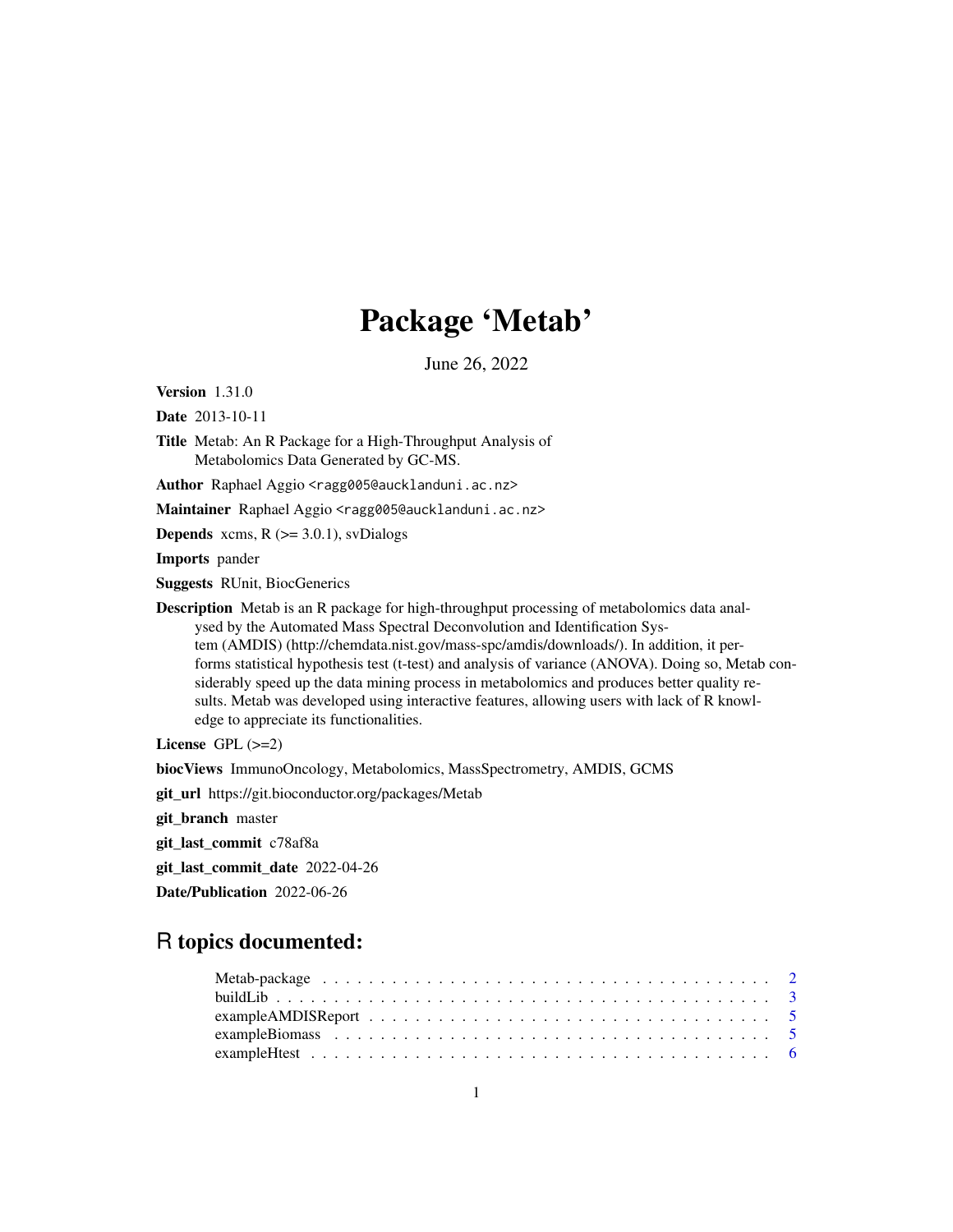# <span id="page-1-0"></span>2 Metab-package

| Index |  |
|-------|--|

Metab-package *Metab processes metabolomics data previously analyzed by the Automated Mass Spectral and Deconvolution System (AMDIS).*

# Description

Metab is an R package for high-throughput processing of metabolomics data analysed by the Automated Mass Spectral Deconvolution and Identification System (AMDIS) (http://chemdata.nist.gov/massspc/amdis/downloads/). In addition, it performs statistical hypothesis test (t-test) and analysis of variance (ANOVA). Doing so, Metab considerably speed up the data mining process in metabolomics and produces better quality results. Metab was developed using interactive features, allowing users with lack of R knowledge to appreciate its functionalities.

# Details

| Package: | Metab                                                                                                                     |
|----------|---------------------------------------------------------------------------------------------------------------------------|
| Type:    | Package                                                                                                                   |
| Version: | 0.99.6                                                                                                                    |
| Date:    | 2013-10-11                                                                                                                |
|          | License: GNU General Public License as published by the Free\ Software Foundation, either version 3 of the License, or an |
|          |                                                                                                                           |

# Author(s)

Raphael Aggio

Maintainer: Raphael Aggio <ragg005@aucklanduni.ac.nz>

#### References

Aggio, R., Villas-Boas, S. G., & Ruggiero, K. (2011). Metab: an R package for high-throughput analysis of metabolomics data generated by GC-MS. Bioinformatics, 27(16), 2316-2318. doi: 10.1093/bioinformatics/btr379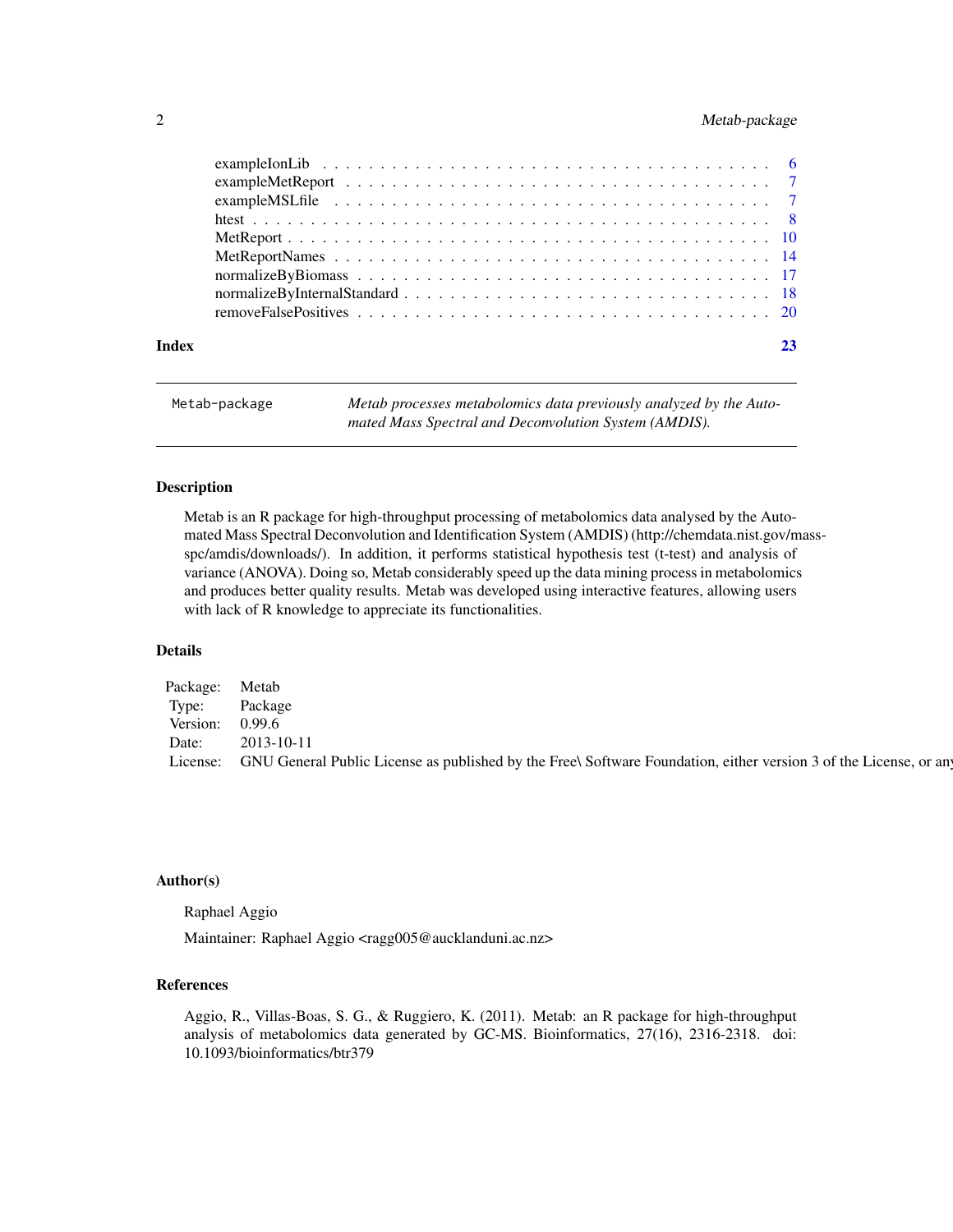#### <span id="page-2-0"></span>buildLib 3

# See Also

[htest](#page-7-1), [MetReport](#page-9-1), [MetReportNames](#page-13-1), [normalizeByInternalStandard](#page-17-1), [removeFalsePositives](#page-19-1), [buildLib](#page-2-1), [normalizeByBiomass](#page-16-1)

#### Examples

##### Load example data ##### data(exampleMetReport) ##### print data ############ print(exampleMetReport)

<span id="page-2-1"></span>

| buildLib | buildLib converts an AMDIS' library into a CSV file in the formated |  |
|----------|---------------------------------------------------------------------|--|
|          | required by Metab.                                                  |  |

# Description

buildLib is a function to convert a .MSL file of an AMDIS' library into a CSV file with the format required by Metab.

#### Usage

buildLib(AmdisLib, folder, save = TRUE, output = "ion\_lib", verbose = TRUE)

#### Arguments

| AmdisLib | when AmdisLib is missing, a dialog box will pop up allowing the user to click-<br>and-point to the .MSL file from which the data is to be read. Alternatively,<br>AmdisLib can take a character string naming the path to the .MSL file to be read<br>or the name of a variable (data frame) containing the .MSL file. |
|----------|------------------------------------------------------------------------------------------------------------------------------------------------------------------------------------------------------------------------------------------------------------------------------------------------------------------------|
| folder   | when save $=$ TRUE and folder is missing, a pop up dialog box will be presented<br>to the user. The user can then select the directory to which the results will be<br>saved. Alternatively, folder can take a character string naming the path to the<br>folder where the results must be saved.                      |
| save     | a logical vector (TRUE or FALSE) defining if the results must be saved into a<br>$\text{CSV file (default = TRUE)}$ .                                                                                                                                                                                                  |
| output   | A character string indicating the name of the file storing the results generated by<br>build Lib (default $=$ ion lib.csv).                                                                                                                                                                                            |
| verbose  | A 'logical' defining if the progress bar should be displayed.                                                                                                                                                                                                                                                          |

## Details

The Automated Mass Spectral Deconvolution and Identification System (AMDIS) is a software developed by NIST (http://chemdata.nist.gov/mass-spc/amdis/). It makes use of a mass spectral library composed of two files, a .CID and a .MSL file. buildLib allows a quick conversion of the AMDIS' library into a .CSV file with the format required by Metab. For this, buildLib requires only the .MSL file of the AMDIS' library.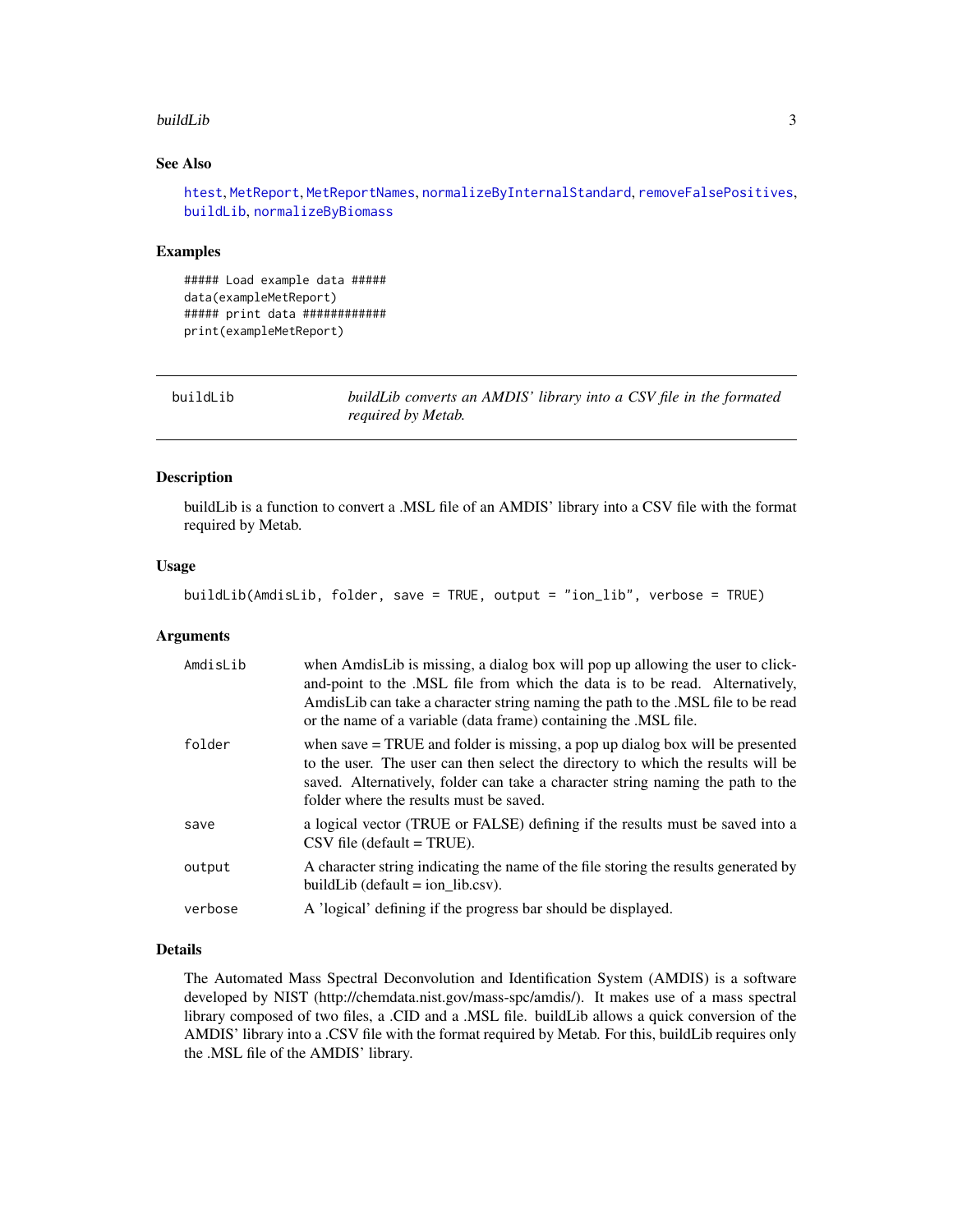#### Value

buildLib returns a data frame containing the following information:

Column 1: The name of each metabolite present in the .MSL file; Column 2: The expected retention time (RT) of each metabolite; Columns 3 to 6: The 4 ion mass fragments used to identify each metabolite. The ion mass fragment 1 is used by MetaBox as reference to detect and quantify each metabolite; Columns 7 to 9: The expected ratio of the ion mass fragments 2, 3 and 4 in relation to the ion mass fragment 1.

In addition, buildLib verifies the existence of metabolites expected at similar RT (less than 1 minute difference) and that use the same ion mass fragments as reference. These metabolites are probably strongly coeluted, which may dificult their correct identification. Metabolites showing these characteristics are presented to the user at the end of the run. We strongly suggest selecting different ion mass fragments for identifying such compounds.

See data(exampleIonLib).

#### Note

The .MSL file of the AMDIS' library must contain the expected RT of each compound.

# Author(s)

Raphael Aggio <ragg005@aucklanduni.ac.nz>

#### References

Aggio, R., Villas-Boas, S. G., & Ruggiero, K. (2011). Metab: an R package for high-throughput analysis of metabolomics data generated by GC-MS. Bioinformatics, 27(16), 2316-2318. doi: 10.1093/bioinformatics/btr379

### See Also

[htest](#page-7-1), [MetReport](#page-9-1), [MetReportNames](#page-13-1), [normalizeByBiomass](#page-16-1), [normalizeByInternalStandard](#page-17-1), [removeFalsePositives](#page-19-1),

# Examples

```
### Load example MSL file and show it to user #######
data(exampleMSLfile)
print(exampleMSLfile)
######## Convert library ########
testLib <- buildLib(exampleMSLfile, save = FALSE)
########### Print new library ########
print(testLib)
```
<span id="page-3-0"></span>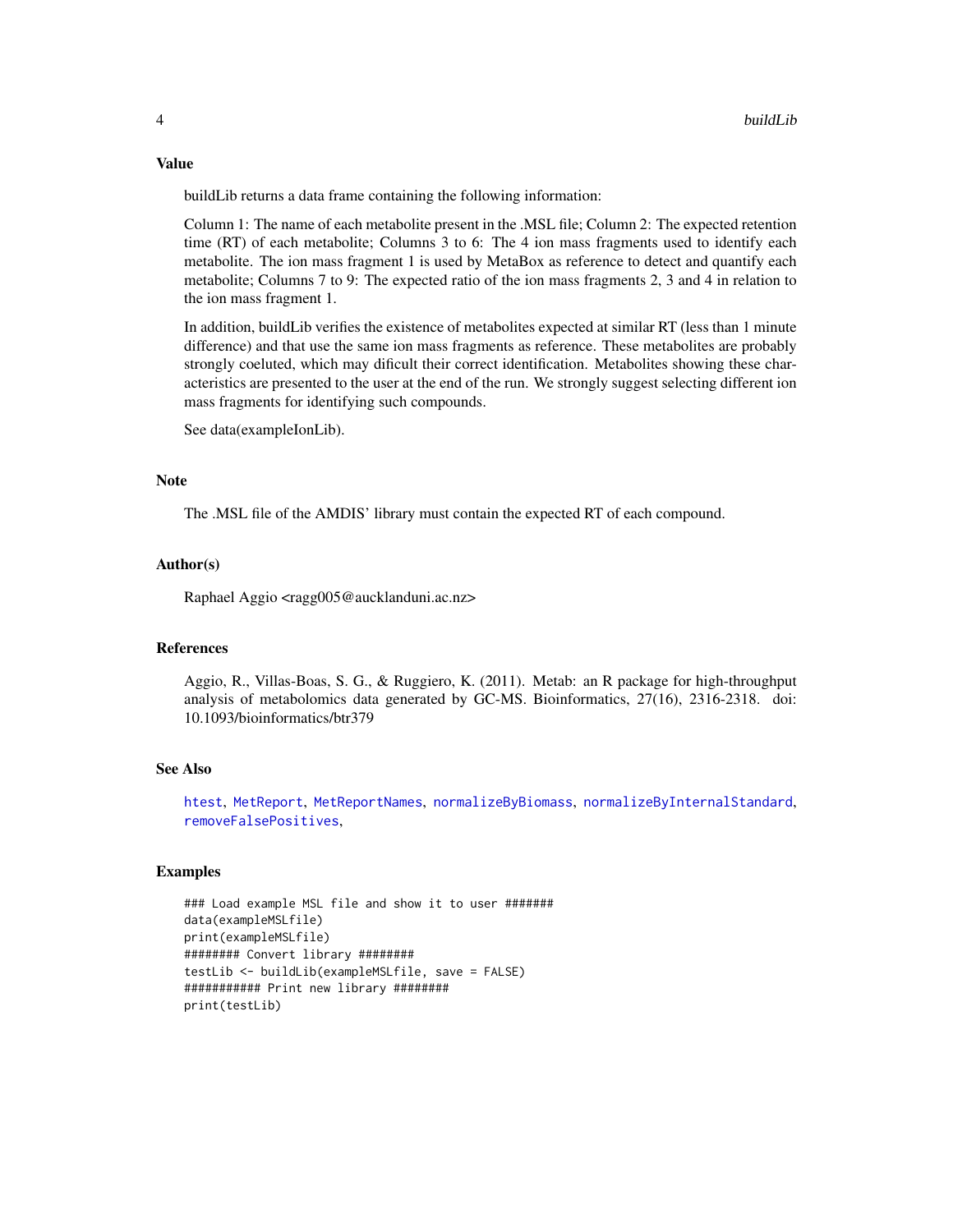<span id="page-4-0"></span>exampleAMDISReport *AMDIS report.*

# Description

An example of the AMDIS report in batch mode.

#### Usage

```
data(exampleAMDISReport)
```
### Examples

```
data(exampleAMDISReport)
print(exampleAMDISReport)
```

| exampleBiomass |
|----------------|
|----------------|

An example of the biomass data frame to be used in conjunction with *the function normalizeByBiomass.*

# Description

The function normalizeByBiomass requires a data frame containing the name of the samples under analysis and their respective biomasses.

#### Usage

```
data(exampleBiomass)
```
#### Format

A data frame containing the name of the samples in the first column and their respective amount of biomass (e.g. grams, O.D., cells, etc...) in the second column. The name of each column will be Sample and Biomass, respectively.

Sample column containing the name of samples under analysis

Biomass column containing the amount of biomass (e.g. grams, O.D., cells, etc...) relative to each sample

#### Examples

data(exampleBiomass)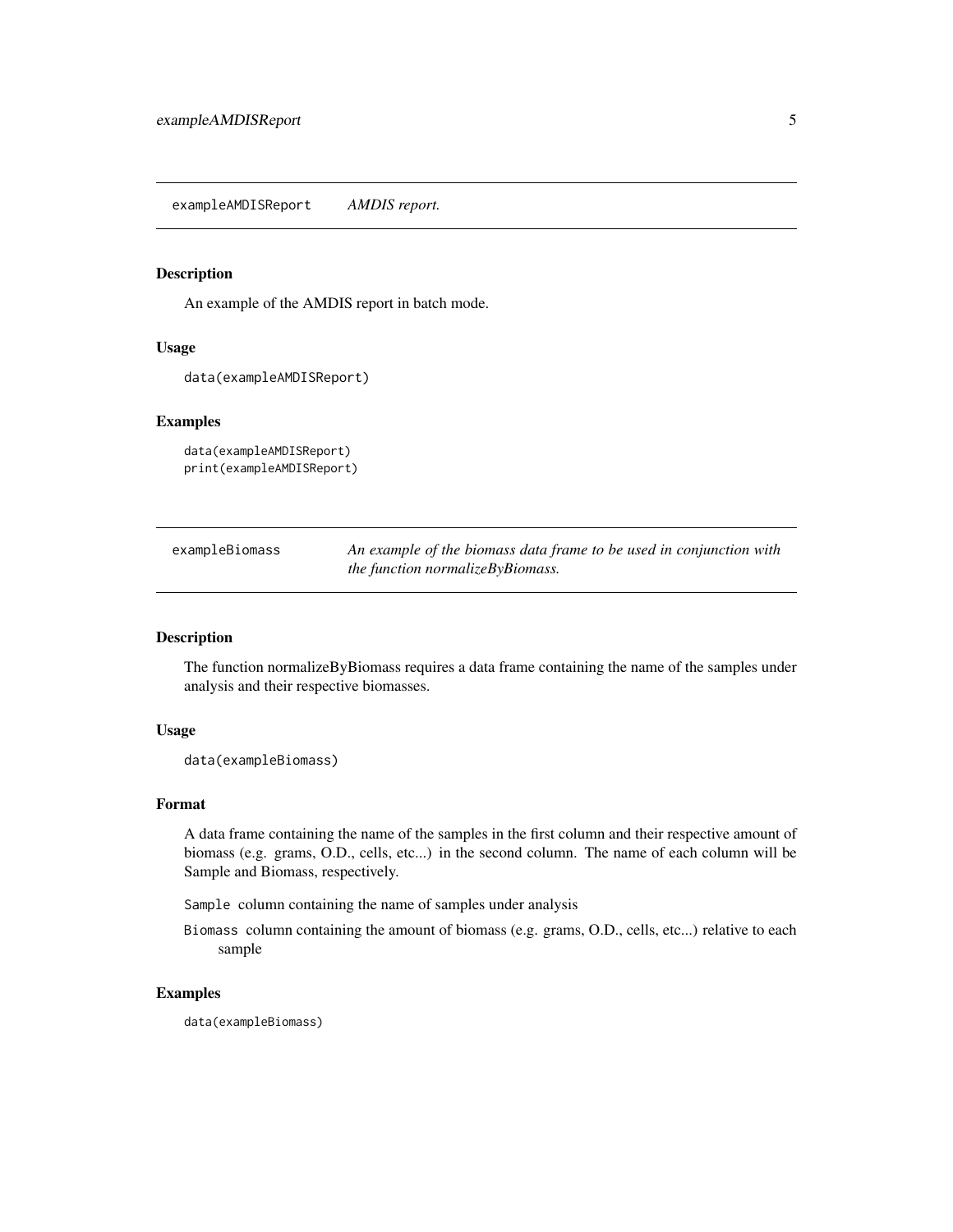#### Description

The result from htest is a data frame containing the metabolites present in each biological sample, their respective intensities across samples and their associated p-values resultant from the statistical analysis performed.

#### Usage

```
data(exampleHtest)
```
#### Format

A data frame consisting of metabolites and their intensities/abundances in each biological sample.

#### Examples

data(exampleHtest)

exampleIonLib *An example of the ionLib required by Metab.*

#### Description

The function MetReport requires a spectral library for identifying metabolites in GC-MS samples.

# Usage

```
data(exampleIonLib)
```
#### Format

A data frame containing a spectral library.

Name Example of spectral library

RT Example of spectral library

ion2to1 Example of spectral library

ion3to1 Example of spectral library

ion4to1 Example of spectral library

ref\_ion1 Example of spectral library

ref\_ion2 Example of spectral library

ref\_ion3 Example of spectral library

ref\_ion4 Example of spectral library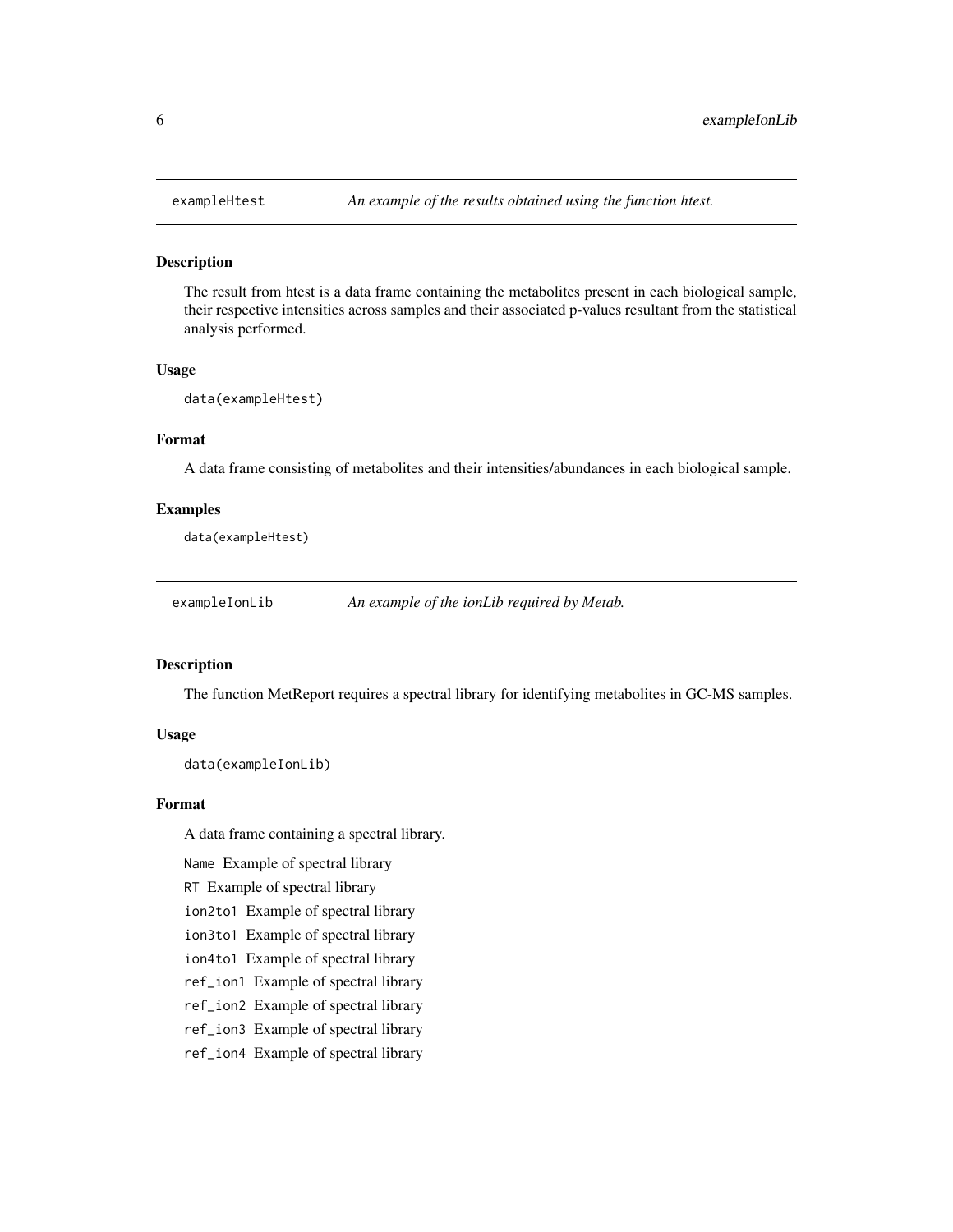# <span id="page-6-0"></span>exampleMetReport 7

# Examples

```
data(exampleIonLib)
print(exampleIonLib)
```
exampleMetReport *An example of the results obtained using the function exampleMetReport.*

### Description

The result from exampleMetReport is a data frame containing the metabolites present in each biological sample with their respective intensities across samples.

# Usage

```
data(exampleMetReport)
```
# Format

A data frame consisting of metabolites and their intensities/abundances in each biological sample.

#### Examples

```
data(exampleMetReport)
```
exampleMSLfile *An example of MSL file of an AMDIS library.*

# Description

The MSL file of an AMDIS library is a text file containing the spectrum and RT of each metabolite in the spectral library.

#### Usage

```
data(exampleMSLfile)
```
#### Format

A data frame.

V1 Example of the MSL file of an AMDIS library

# Examples

```
data(exampleMSLfile)
print(exampleMSLfile)
```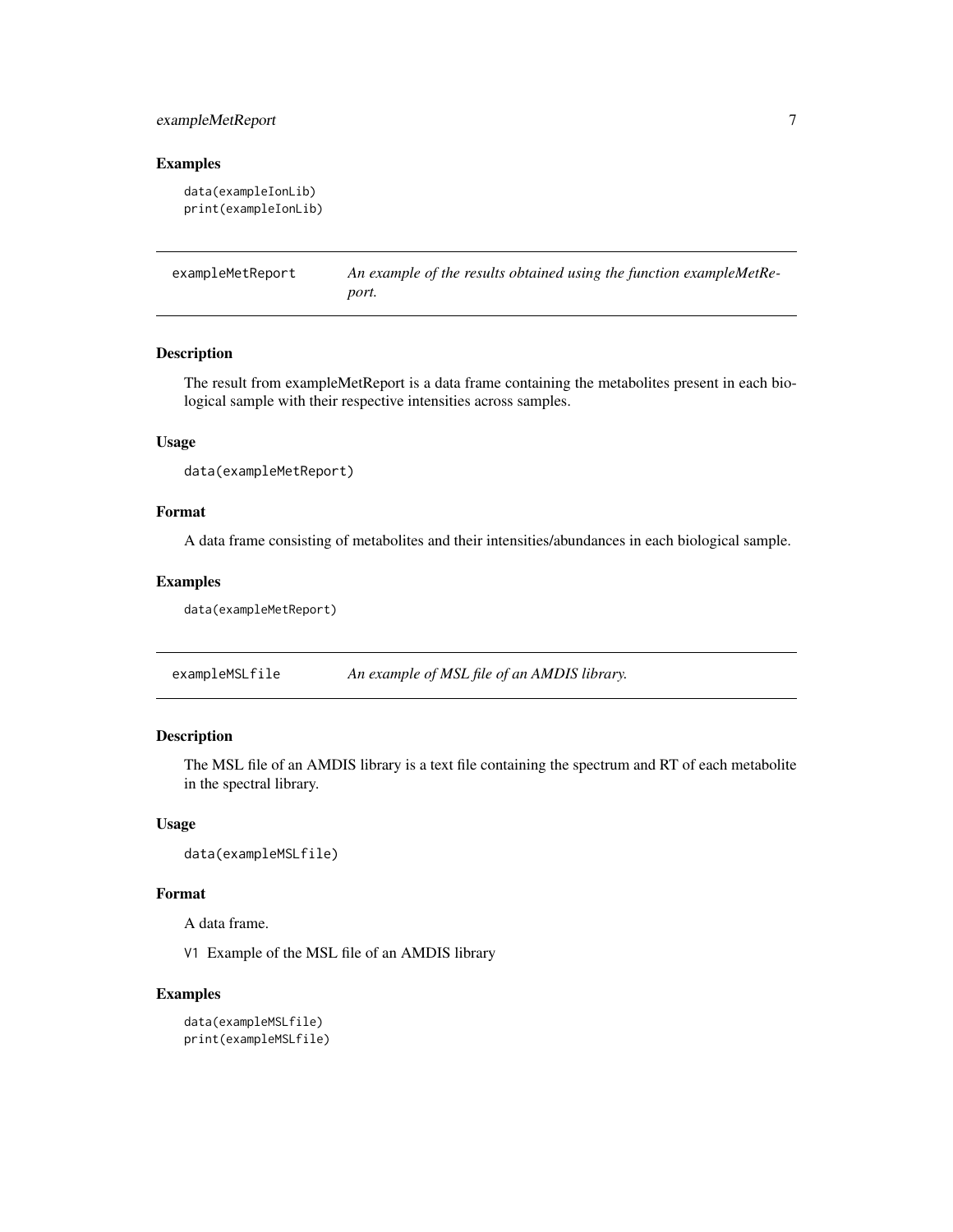# <span id="page-7-1"></span><span id="page-7-0"></span>Description

htest applies t-test or ANOVA to a data frame. For that, the first row of the input data must contain a label defining the experimental condition associated to each sample or replicate. Thus, the first column of the first row must receive the word Replicates and the remaining columns must receive the name of the condition associated to each sample. See data(exampleMetReport) for more details.

#### Usage

```
htest(
inputData,
signif.level = 0.05,
log.transform = TRUE,
save = TRUE,folder,
StatTest,
output,
adjust.pValue = TRUE,
method = "bonferroni"
\lambda
```
# Arguments

| inputData     | When inputData is missing, a dialog box will pop up allowing the user to click-<br>and-point to the .csv file from which the data is to be read. It may also re-<br>ceive a character string pointing to a .csv file containing a data frame such as<br>data(exampleMetReport), generated by MetReport. Alternatively, inputData<br>takes an R vector containing the desired data frame. |
|---------------|------------------------------------------------------------------------------------------------------------------------------------------------------------------------------------------------------------------------------------------------------------------------------------------------------------------------------------------------------------------------------------------|
| signif.level  | A numerical string indicating the p-value cut-off. Compounds presenting a p-<br>value higher than specified through signif.level will not be reported.                                                                                                                                                                                                                                   |
| log.transform | A logical parameter (TRUE or FALSE) indicating if the data should be log trans-<br>formed before t-test or ANOVA. Log transformation is skipped if the input data<br>contains any cell filled with negative value.                                                                                                                                                                       |
| save          | A logical vector (TRUE or FALSE) indicating if the resultant data frame should<br>be saved in a .csv file. If save = TRUE, the .csv file will be saved in the path<br>defined in the argument folder.                                                                                                                                                                                    |
| folder        | A character string pointing to the folder where the results will be saved.                                                                                                                                                                                                                                                                                                               |
| StatTest      | A character string defining the statistical test to be performed (See details).                                                                                                                                                                                                                                                                                                          |
| output        | A character string indicating the name of the .csv file to be generated.                                                                                                                                                                                                                                                                                                                 |
| adjust.pValue | A logical vector indicating if p-values should be adjusted by the p. adjust.                                                                                                                                                                                                                                                                                                             |
| method        | A character string indicating the method used when applying p. adjust. See<br>p. adjust. methods for possible methods. Default is 'bonferroni'.                                                                                                                                                                                                                                          |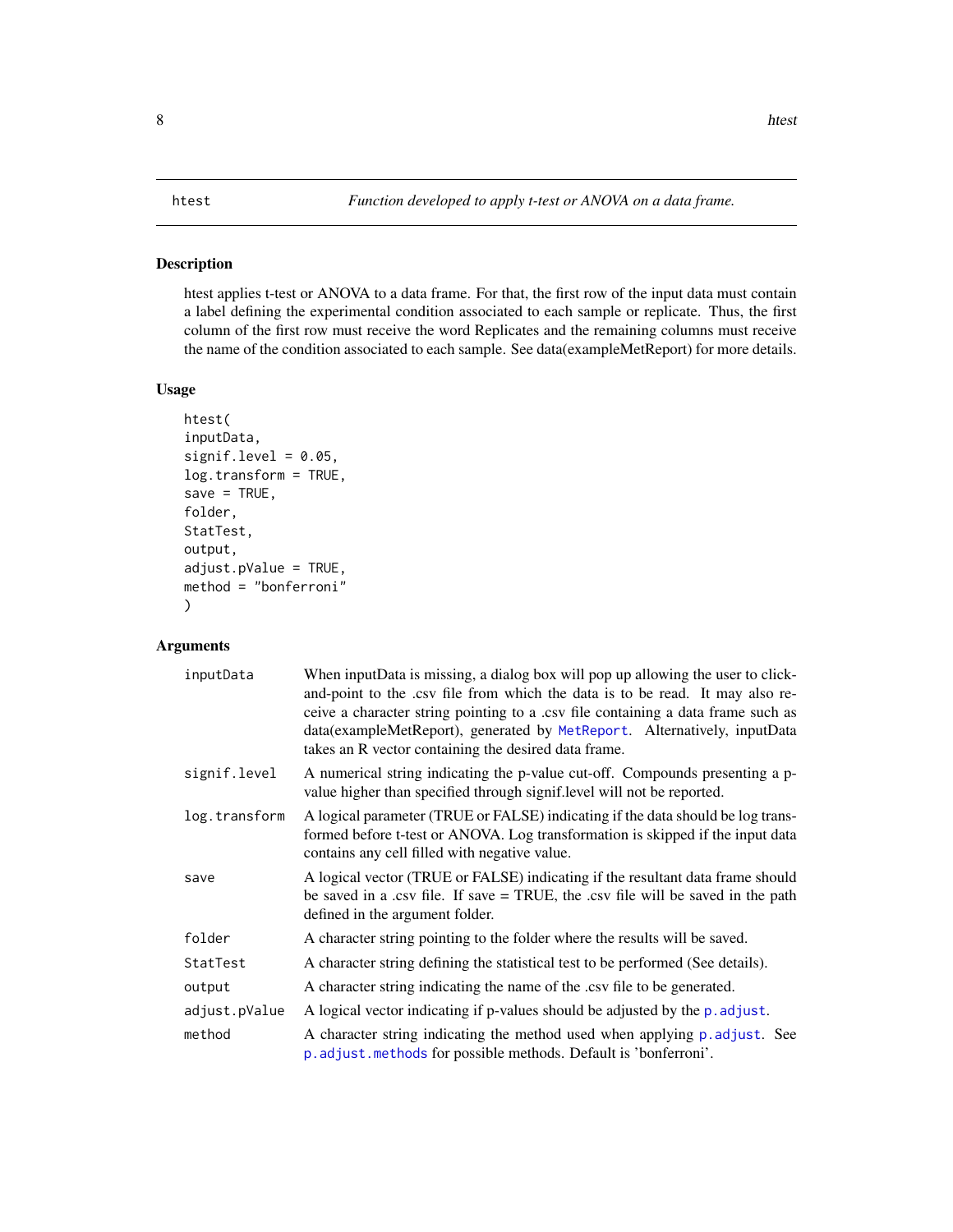#### <span id="page-8-0"></span>htest 9

# Details

The argument StatTest may receive any of the following options for performing t-Test: "T-TEST", "T-test", "t-test", "t-TEST", "t", "T". The argument StatTest may receive any of the following options for performing ANOVA: "ANOVA", "Anova", "anova", "A", "a". If StatTest is missing, ANOVA is performed when more than 2 experimental conditions are under analysis and t-test is applied otherwise. A column containing the p-values resulting from the analysis is added to the data frame defined in inputData. As a result, htest produces a data frame consisting of only compounds statistically significantly different at the specified signif.level. If log.transform = TRUE (default), the t-test or ANOVA will be calculated using the log transformed data.

#### Value

htest produces a data frame containing only metabolites showing a p-value lower than the one specified through signif.level.

Note that the first line of the resulting data.frame is used to represent sample meta-data (for example replicates).

### Author(s)

Raphael Aggio <ragg005@aucklanduni.ac.nz>

#### References

Aggio, R., Villas-Boas, S. G., & Ruggiero, K. (2011). Metab: an R package for high-throughput analysis of metabolomics data generated by GC-MS. Bioinformatics, 27(16), 2316-2318. doi: 10.1093/bioinformatics/btr379

#### See Also

[MetReport](#page-9-1), [MetReportNames](#page-13-1), [normalizeByBiomass](#page-16-1), [normalizeByInternalStandard](#page-17-1), [removeFalsePositives](#page-19-1), [buildLib](#page-2-1) [t.test](#page-0-0) [p.adjust](#page-0-0)

### Examples

```
### Load Metab ###
library(Metab)
### Load the inputData ###
data(exampleMetReport)
### Perform t-test ####
tTestResults <- htest(
exampleMetReport,
signif.level = 0.05,
StatTest = "T",
save = FALSE
)
### Show results ###
print(tTestResults)
### Perform ANOVA ####
AnovaResults <- htest(
exampleMetReport,
```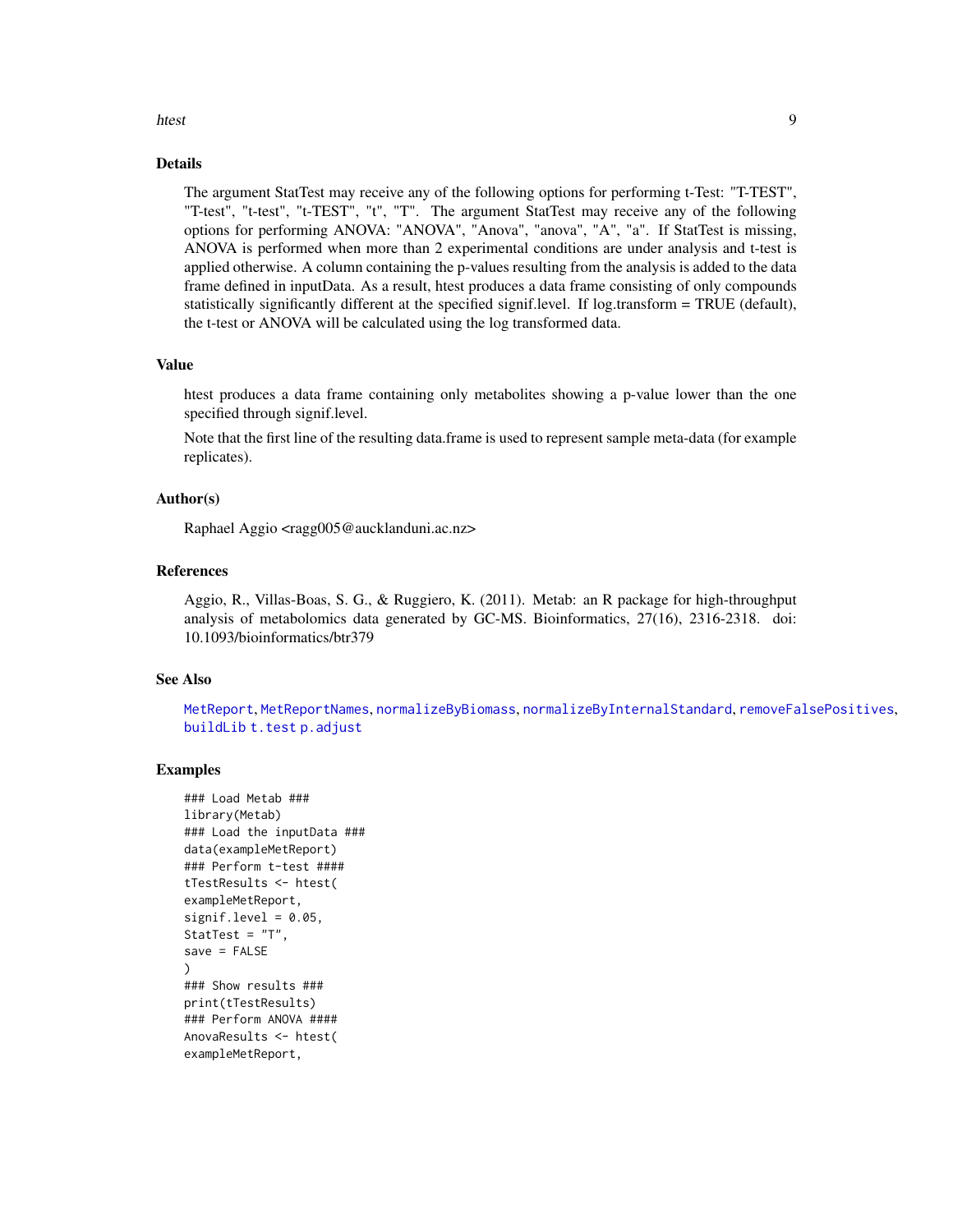```
signif.level = 0.05,
StatTest = "Anova",
save = FALSE
\lambda### Show results ###
print(AnovaResults)
```
<span id="page-9-1"></span>MetReport *MetReport cleans and corrects results generated by the Automated Mass Spectral Deconvolution and Identification System (AMDIS).*

# Description

MetReport automatically process ADMIS results by selecting only one compound for each retention time, correcting peak intensities by assigning a fixed mass fragment for each compound across samples or simply extracting their respective areas or base peaks.

# Usage

```
MetReport(
inputData,
singleFile = FALSE,
AmdisReport,
ionLib,
save = TRUE,
output = "metab_data",
TimeWindow = 2.5,
Remove,
abundance = "recalculate",
folder)
```
#### Arguments

| inputData   | the value of input data depend on the value of the argument single File. If sin-<br>gleFile = FALSE, inputData must receive a character vector indicating the path<br>to the mainFolder (See details). If single File = TRUE, inputData must receive<br>a character vector indicating the path to the CDF file to be analysed. If input-<br>Data is missing, a dialog box pops up allowing the user to click and point to the<br>desired mainFolder or CDF file. |
|-------------|------------------------------------------------------------------------------------------------------------------------------------------------------------------------------------------------------------------------------------------------------------------------------------------------------------------------------------------------------------------------------------------------------------------------------------------------------------------|
| singleFile  | single File = FALSE when analysing a batch of CDF files organized in a single<br>mainFolder (See details). singleFile = TRUE when analysing a single CDF file.                                                                                                                                                                                                                                                                                                   |
| AmdisReport | a character vector indicating the path to the TXT file containing the AMDIS<br>report in batch mode (See details).                                                                                                                                                                                                                                                                                                                                               |
| ionLib      | The default behaviour is to allow the user to point to a .csv file interactively from<br>a popup dialog box. Alternatively, ion Lib can take a character string indicating<br>the path to the reference ion library (See details).                                                                                                                                                                                                                               |

<span id="page-9-0"></span>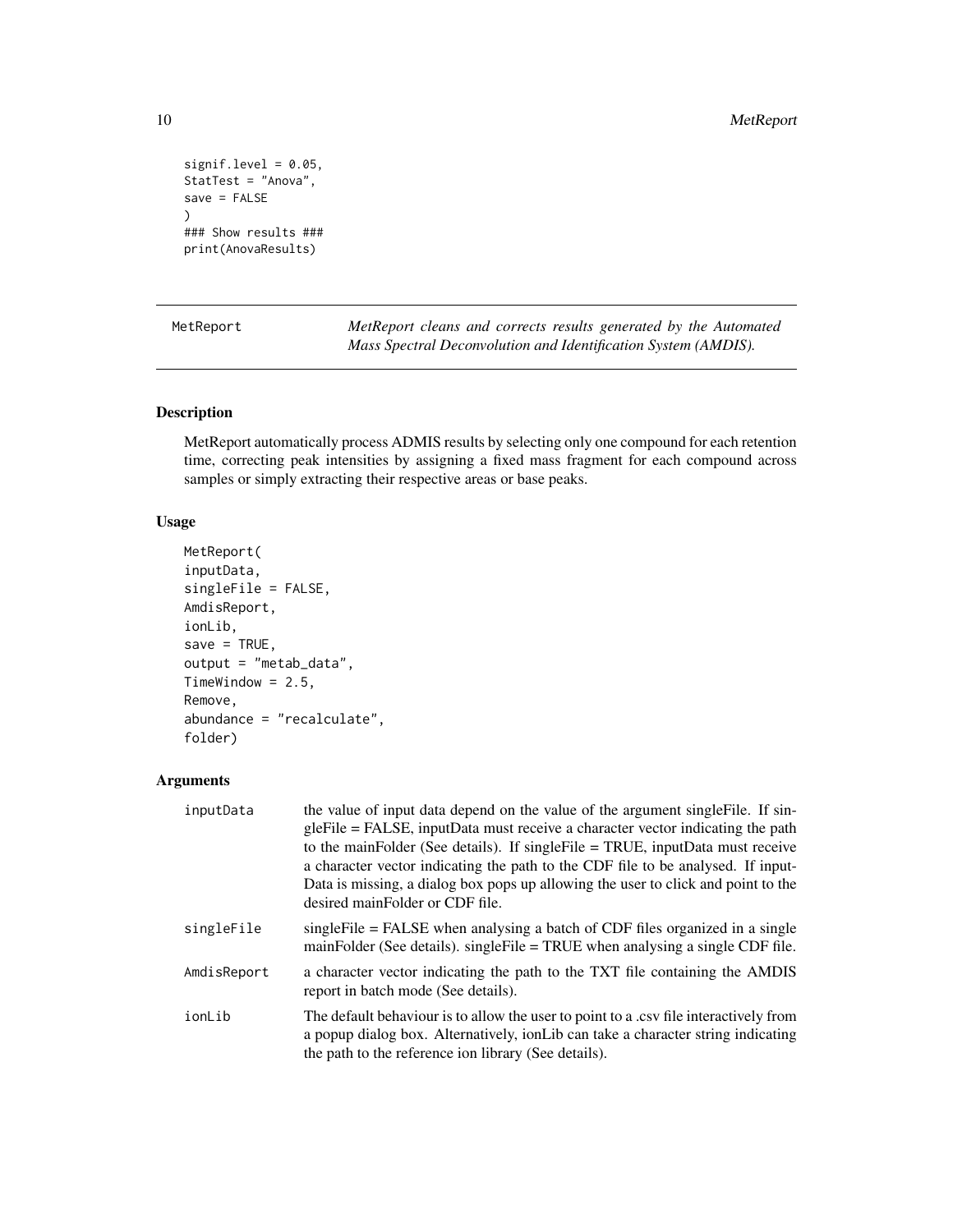#### MetReport 11

| save       | If TRUE (default), a data frame is saved to a .csv file in folder.                                                                                                                                                                                                                                                                                                                                                                                            |
|------------|---------------------------------------------------------------------------------------------------------------------------------------------------------------------------------------------------------------------------------------------------------------------------------------------------------------------------------------------------------------------------------------------------------------------------------------------------------------|
| output     | A character string with the name of the .csv file produced.                                                                                                                                                                                                                                                                                                                                                                                                   |
| TimeWindow | A numeric vector defining the maximum allowed different between expected<br>and observed retention. Any compound showing a difference between expected<br>and observed retention higher than the value defined through TimeWindow will<br>be removed from results.                                                                                                                                                                                            |
| Remove     | A character string with the names of compounds to be skipped during analysis.<br>Compounds defined through remove (e.g. remove $= c("Zylene1", "Pyridine"))$ )<br>will not be considered during analysis.                                                                                                                                                                                                                                                     |
| abundance  | it may receive one of the values: "recalculated", if the abundances of metabolities<br>will be corrected by fixing a single mass fragment as reference (See details);<br>"Area", "AREA", "a" or "A", if the area associated with each compound should<br>be extracted from the AMDIS report; or "Base.Peak", "BasePeak", "base.peak",<br>"basepeak", "B" or "b", if the Base.Peak associated with each compound should<br>be extracted from the AMDIS report. |
| folder     | a character vector indicating the path to the folder where the results must be<br>saved, if save $=$ TRUE.                                                                                                                                                                                                                                                                                                                                                    |

## Details

Metab is an R package for processing metabolomics data previously analysed by the Automated Mass Spectral Deconvolution and Identification System (AMDIS) (http://chemdata.nist.gov/massspc/amdis/downloads/). AMDIS is one of the most used software for deconvoluting and identifying metabolites analysed by Gas Chromatography - Mass Spectrometry (GC-MS). It is execellent in deconvoluting chromatograms and identifying metabolites based on a spectral library, which is a list of metabolites with their respective mass spectrum and their associated retention times. Although AMDIS is widely and successfully applied to chemistry and many other fields, it shows some limitations when applied to biological studies. First, it generates results in a single spreadsheet per sample, which means that one must manually merge the results provided by AMDIS in a unique spreadsheet for performing further comparisons and statistical analysis, for example, comparing the abundances of metabolites across experimental conditions. AMDIS also allows users to generate a single report containing the results for a batch of samples. However, this report contains the results of samples placed on top of each other, which also requires extensive manual process before statistical analysis. In addition, AMDIS shows some limitations when quantifying metabolites. It quantifies metabolites by calculating the area (Area) under their respective peaks or by calculating the abundance of the ion mass fragment (Base.Peak) used as model to deconvolute the peak associated with each specific metabolite. As the area of a peak may be influenced by coelution of different metabolites, the abundance of the most abundant ion mass fragment is commonly used for quantifying metabolites in biological samples. However, AMDIS may use different ion mass fragments for quantifying the same metabolite across samples, which indicates that using AMDIS results one is not comparing the same variable across experimental conditions. Finally, according to the configurations used when applying AMDIS, it may report more than one metabolite identified for the same retention time. Therefore, AMDIS data requires manual inspection to define the correct metabolite to be assigned to each retention time. Metab solves AMDIS limitations by selecting the most probable metabolite associated to each retention time, by correcting the Base.Peak values calculated by AMDIS and by combining results in a single spreadsheet and in a format that suits further data processing. In order to select the most probable metabolite associated to each retention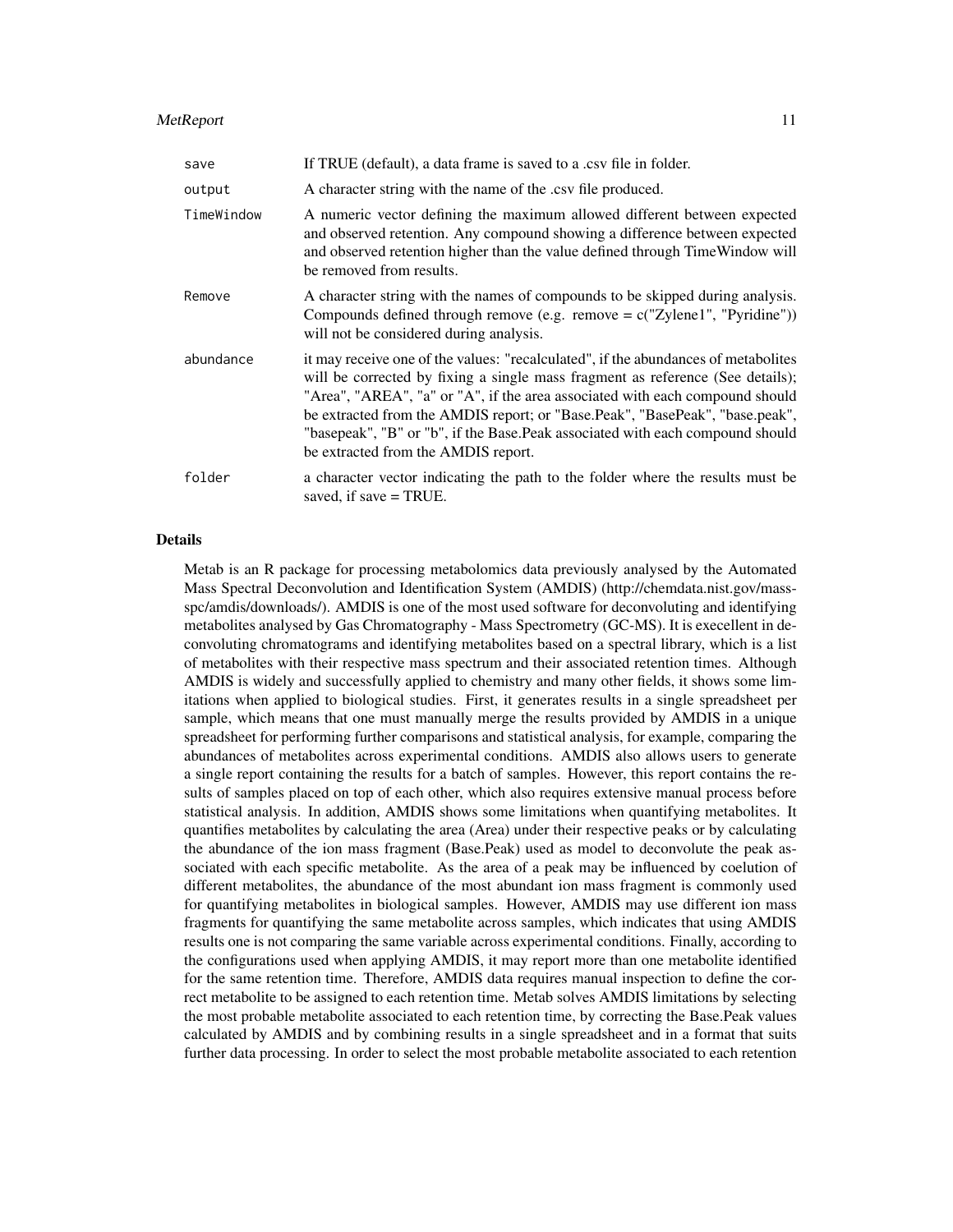time, Metab considers the number of question marks reported by AMDIS, which indicates its certainty in identification, and the difference between expected and observed retention times associated with each metabolite. For correcting abundances calculated by AMDIS, Metab makes use of an ion library containing the ion mass fragment to be used as reference when quantifying each metabolite present in the mass spectral library applied. For this, Metab collects from the AMDIS report the scan used to identify each metabolite and collects from the raw data (CDF files) the intensities of their reference ion mass fragments defined in the ion library. In addition, MetReport can be used to simply reformat AMDIS reports into a single spreadsheet containing identified metabolites and their Areas or Base.Peaks calculated by AMDIS in each analysed sample. Therefore, MetReport can be used to quickly process AMDIS reports correcting or not metabolite abundances previously calculated by AMDIS.

When singleFile = FALSE, MetReport requires CDF files organised in a mainFolder with subfolders for each experimental condition. Metab's functions were developed to automatically identify the experimental condition associated with each sample. For this, the CDF files to be analysed by MetReport must be organised in subfolders according to their experimental condition, as follows:

# mainFolder ——Condition1 ———–Sample1\_1.cdf -Sample1\_2.cdf -Sample1\_3.cdf -Condition2 -Sample2\_1.cdf -Sample2\_2.cdf ———–Sample2\_3.cdf  $-$ Condition3 ———–Sample3\_1.cdf -Sample3\_2.cdf ———–Sample3\_3.cdf

————————–

————————

One mainFolder containing one subfolder for each experimental condition. Each subfolder contains the CDF files associated with this specific experimental condition. Alternatively, all the CDF files can be placed in a single folder and MetReport will analyse every sample as belonging to the same experimental condition.

- Amdis report in batch mode. It is a text file containing the results for a batch of samples and can be obtained in AMDIS through: File > Batch Job > Create and Run Job.... Select the Analysis Type to be used, generally Simple, click on Generate Report and Report all hits. Click on Add.., select the files to be analysed, click on Save As..., select the folder where the report will be generated and a name for this report (any name you desire). Finally, click on Run. A new .TXT file with the name specified will be generated in the folder specified.

- ion library in the specific format required by Metab. The ion library is a data frame containing the name and the reference ion mass fragment to quantify each metabolite present in the mass spectral library used by AMDIS when generating the batch report. To facilitate the process, MetReport accepts the .msl file used by AMDIS. An AMDIS library is stored in two files, a file with extension .CID and a file with extension .msl. Metab requires only the .msl file.

To see an example of an ion library from AMDIS converted to the format required by Metab, simply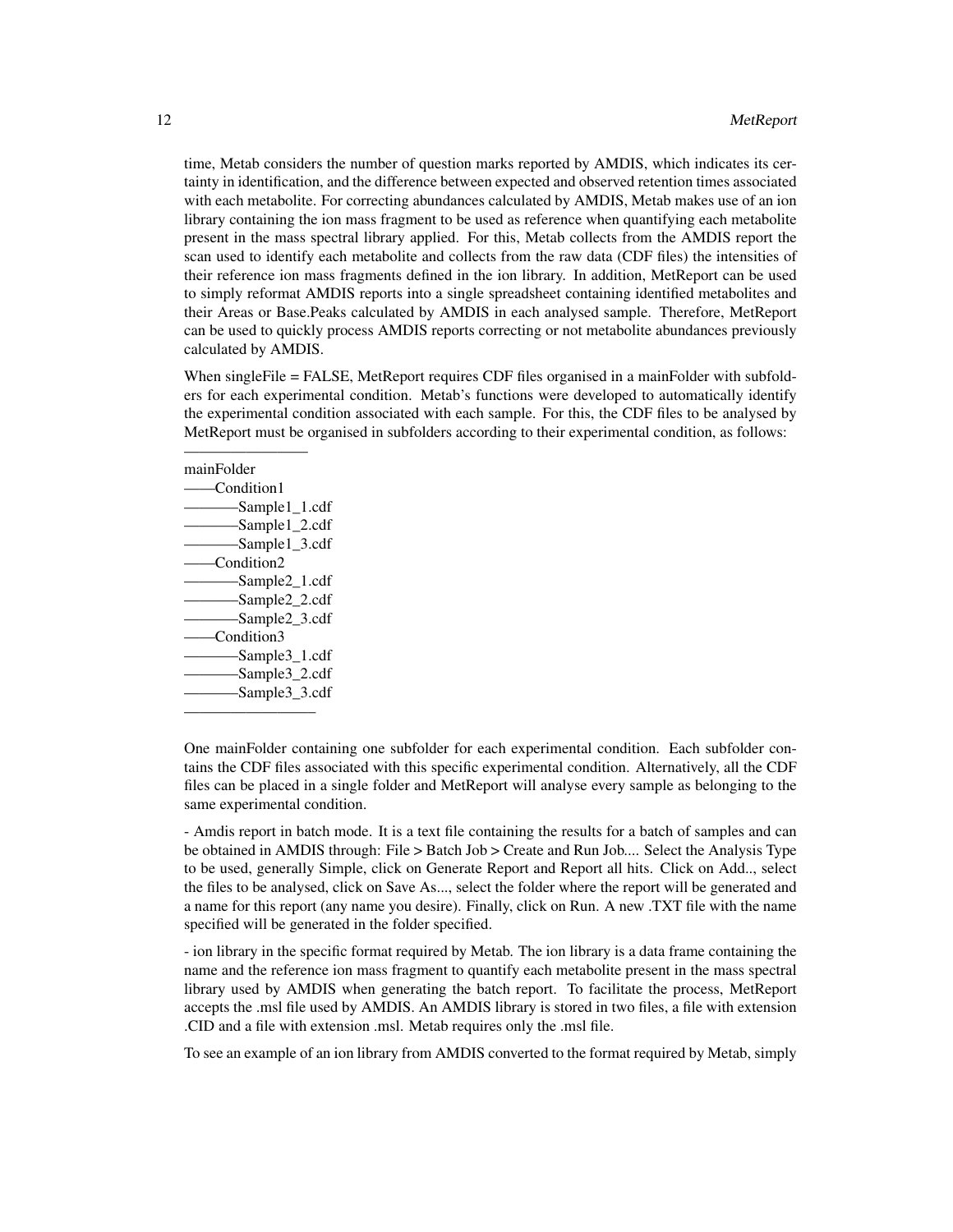#### MetReport 2012 and 2013 and 2014 and 2014 and 2014 and 2014 and 2014 and 2014 and 2014 and 2014 and 2014 and 20

enter the following code in the R console:

library(Metab)

data(exampleIonLib)

print(exampleIonLib)

When all the requirements described above are ready and available, MetReport can be applied. If an essential argument is missing, a dialog box will pop up allowing the user to point and click on the main folder to be analysed, the AMDIS report to be used or the ion library. Thus, MetReport can be applied by simply entering

#### MetReport()

at the R console. In this case, the user will be prompted to point to the required files while the arguments save, output, TimeWindow and Remove will receive their default values. The default value of save is TRUE, which indicates that the report generated by MetReport must be saved into a CSV file with the name specified in the argument output. The argument TimeWindow defines, in minutes, the accepted difference between expected and observed retention times to consider a true identification. Expected retention time is the retention time defined in the spectral library, while the observed retention time is the retention time where AMDIS actually identified each metabolite. For example, if TimeWindow = 0.5, every metabolite showing more than half minute difference between expected and observed retention times will be removed from the analysis. The argument Remove is used to remove specific compounds from the analysis. For example, if Remove = "Ethanol", every observation of Ethanol in the AMDIS report will not be considered in the analysis. It may receive as many names of metabolites as desired, for example, Remove = c("Ethanol", "Alanine", "Pyridine").

As a result, MetReport generates a data frame containing the metabolites identified in the first column and their abundances in the different samples analysed in the following columns. To see an example, enter the following code at the R console:

library(Metab)

data(exampleMetReport)

print(exampleMetReport)

#### Value

MetReport generates a data frame containing the metabolites identified in each biological sample and their respective abundancies/intensities. See data(exampleMetReport) to see an example of the data frame produced by MetReport.

Note that the first line of the resulting data.frame is used to represent sample meta-data (for example replicates).

# Author(s)

Raphael Aggio <ragg005@aucklanduni.ac.nz>

#### References

Aggio, R., Villas-Boas, S. G., & Ruggiero, K. (2011). Metab: an R package for high-throughput analysis of metabolomics data generated by GC-MS. Bioinformatics, 27(16), 2316-2318. doi: 10.1093/bioinformatics/btr379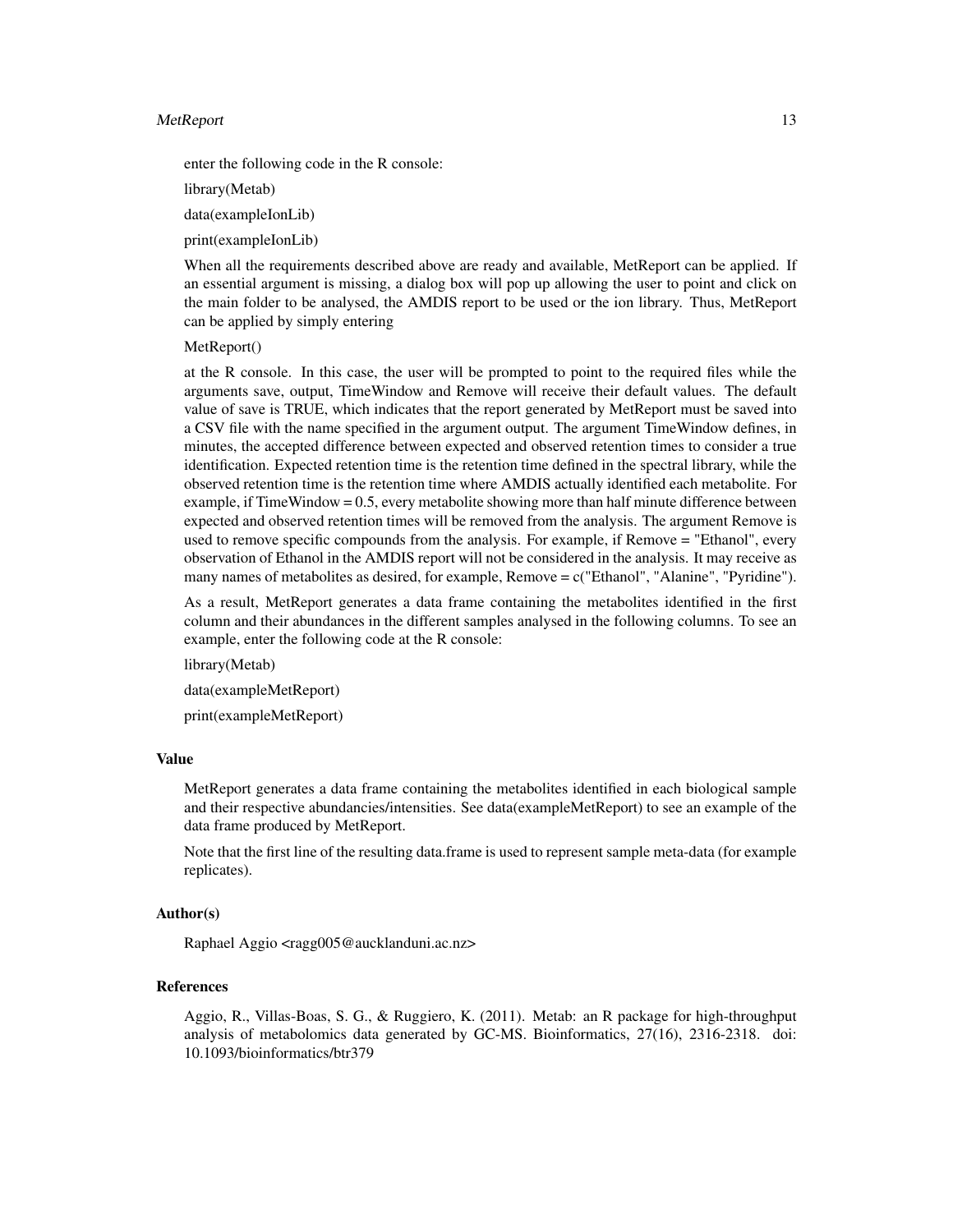# See Also

[htest](#page-7-1), [MetReportNames](#page-13-1), [normalizeByBiomass](#page-16-1), [normalizeByInternalStandard](#page-17-1), [removeFalsePositives](#page-19-1), [buildLib](#page-2-1)

# Examples

```
library(Metab)
###### Load exampleAMDISReport ######
data(exampleAMDISReport)
###### Analyse a single file ########
test <- MetReport(
inputData = unzip(system.file("extdata/130513_REF_SOL2_2_50_50_1.CDF.zip", package = "Metab")),
singleFile = TRUE,
AmdisReport = exampleAMDISReport,
abundance = "Area",
save = FALSE)###### Show results #################
print(test)
```
<span id="page-13-1"></span>MetReportNames *MetReportNames cleans results obtained with the Automated Mass Spectral Deconvolution and Identification System (AMDIS).*

# Description

MetReportNames automatically process ADMIS results keeping only one compound for each retention time and by assigning the area or the base peak of each compound accross samples.

### Usage

```
MetReportNames(
data,
AmdisReport,
base.\text{peak} = \text{FALSE}save = TRUE,
folder,
output = "metab_data",
TimeWindow = 2.5,
Remove)
```
## Arguments

| data        | A character vector defining the names of the samples to be extracted from the    |
|-------------|----------------------------------------------------------------------------------|
|             | AMDIS report under analysis. If missing, a dialog box will pop up allowing the   |
|             | user to select the samples to be extracted.                                      |
| AmdisReport | The default behaviour is to allow the user to point to a .csv file interactively |
|             | from a popup dialog box. Alternatively, AmdisReport can take a character string  |
|             | indicating the path to the AMDIS report generated in batch mode (See details).   |

<span id="page-13-0"></span>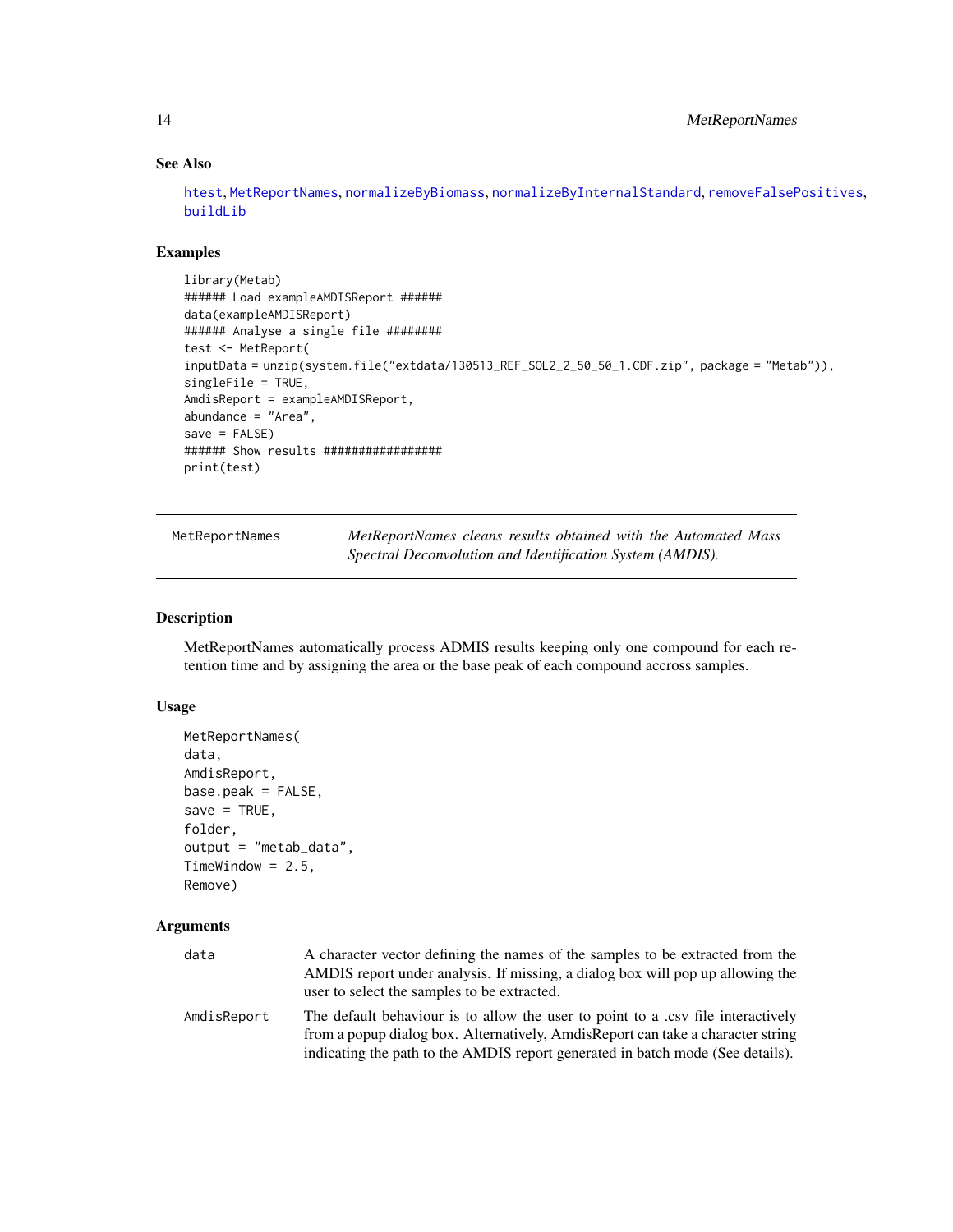#### MetReportNames 15

| base.peak  | If TRUE, the base peak of each compound is returned. If FALSE, the area of<br>each compound is returned.                                                                                                                                                            |
|------------|---------------------------------------------------------------------------------------------------------------------------------------------------------------------------------------------------------------------------------------------------------------------|
| save       | If TRUE (default), a data frame is saved to a .csv file in the data Folder.                                                                                                                                                                                         |
| folder     | A character string pointing to the folder where the results will be saved.                                                                                                                                                                                          |
| output     | A character string with the name of the .csv file produced.                                                                                                                                                                                                         |
| TimeWindow | A numeric vector defining the maximum allowed different between expected<br>and observed retention. Any compound showing a difference between expected<br>and observed retention higher than the value defined through Time Window will<br>be removed from results. |
| Remove     | A character string with the names of compounds to be skipped during analysis.<br>Compounds defined through remove (e.g. remove $= c("Zylene1", "Pyridine"))$ )<br>will not be considered during analysis.                                                           |

#### Details

Metab is an R package for processing metabolomics data previously analysed by the Automated Mass Spectral Deconvolution and Identification System (AMDIS) (http://chemdata.nist.gov/massspc/amdis/downloads/). AMDIS is one of the most used software for deconvoluting and identifying metabolites analysed by Gas Chromatography - Mass Spectrometry (GC-MS). It is execellent in deconvoluting chromatograms and identifying metabolites based on a spectral library, which is a list of metabolites with their respective mass spectrum and their associated retention times. Although AMDIS is widely and successfully applied to chemistry and many other fields, it shows some limitations when applied to biological studies. First, it generates results in a single spreadsheet per sample, which means that one must manually merge the results provided by AMDIS in a unique spreadsheet for performing further comparisons and statistical analysis, for example, comparing the abundances of metabolites across experimental conditions. AMDIS also allows users to generate a single report containing the results for a batch of samples. However, this report contains the results of samples placed on top of each other, which also requires extensive manual process before statistical analysis. In addition, AMDIS shows some limitations when quantifying metabolites. It quantifies metabolites by calculating the area (Area) under their respective peaks or by calculating the abundance of the ion mass fragment (Base.Peak) used as model to deconvolute the peak associated with each specific metabolite. As the area of a peak may be influenced by coelution of different metabolites, the abundance of the most abundant ion mass fragment is commonly used for quantifying metabolites in biological samples. However, AMDIS may use different ion mass fragments for quantifying the same metabolite across samples, which indicates that using AMDIS results one is not comparing the same variable across experimental conditions. Finally, according to the configurations used when applying AMDIS, it may report more than one metabolite identified for the same retention time. Therefore, AMDIS data requires manual inspection to define the correct metabolite to be assigned to each retention time. MetReportNames processes an AMDIS report produced in batch mode by selecting the most probable metabolite associated to each retention time, extracting their base.peak or their area and by combining results in a single spreadsheet and in a format that suits further data processing. In order to select the most probable metabolite associated to each retention time, MetReportNames considers the number of question marks reported by AMDIS, which indicates its certainty in identification, and the difference between expected and observed retention times associated with each metabolite. See below examples of MetReportNames applications.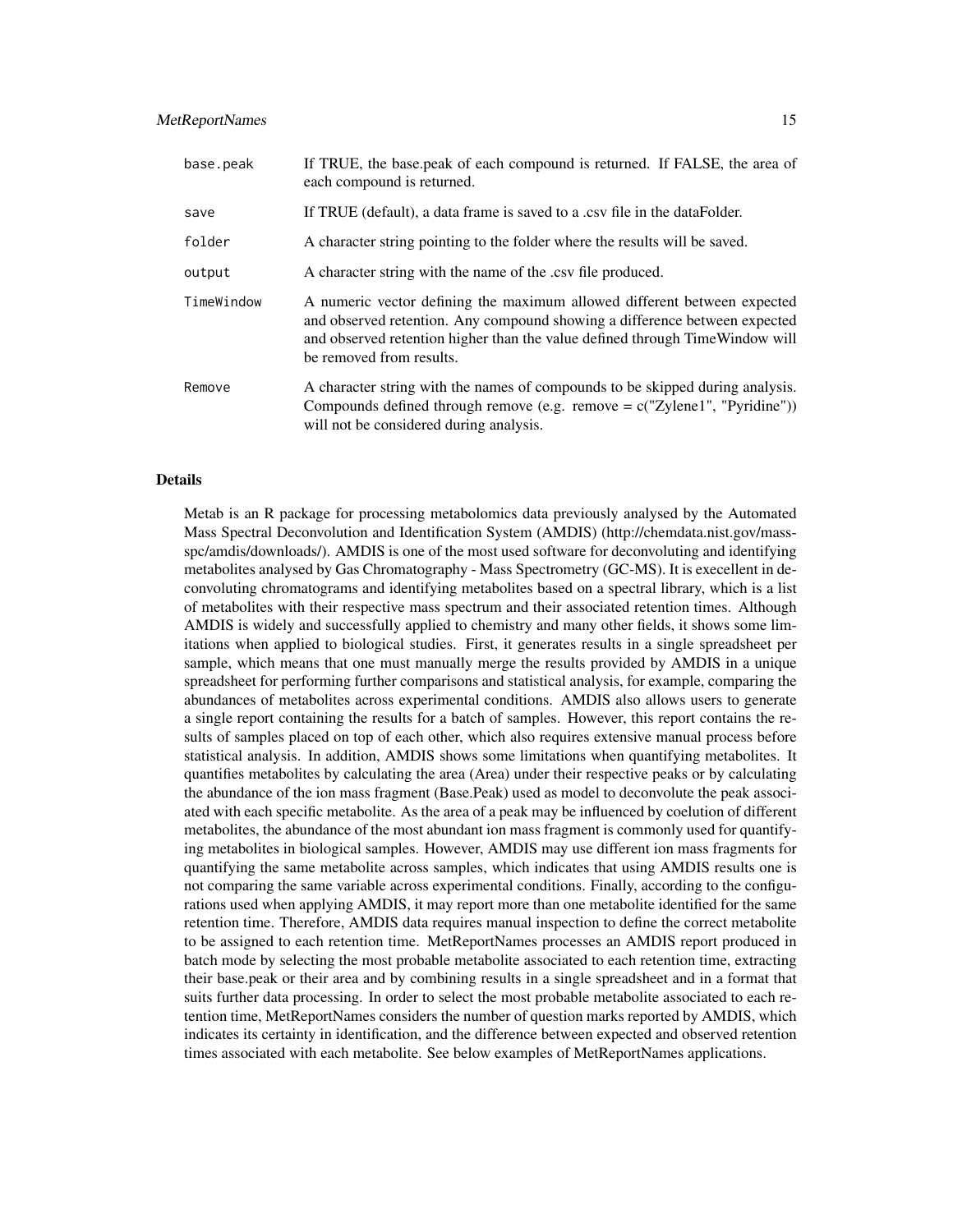#### Value

MetReportNames generates a data frame containing the metabolites identified in the analyzed sample and their respective abundancies/intensities. See data(exampleMetReport) to see an example of the data frame produced by MetReport. If save = TRUE, MetReportNames also generates a log file with the parameters used in the analysis.

Note that the first line of the resulting data.frame is used to represent sample meta-data (for example replicates).

# Author(s)

Raphael Aggio <ragg005@aucklanduni.ac.nz>

# References

Aggio, R., Villas-Boas, S. G., & Ruggiero, K. (2011). Metab: an R package for high-throughput analysis of metabolomics data generated by GC-MS. Bioinformatics, 27(16), 2316-2318. doi: 10.1093/bioinformatics/btr379

#### See Also

[htest](#page-7-1), [MetReport](#page-9-1), [normalizeByBiomass](#page-16-1), [normalizeByInternalStandard](#page-17-1), [removeFalsePositives](#page-19-1), [buildLib](#page-2-1)

#### Examples

#### Load exmaple of AMDIS report ##### data(exampleAMDISReport)

#### Example 1 ###

```
#### Filter files "130513_REF_SOL2_2_100_1" and "130513_REF_SOL2_2_100_2" from AMDIS report ##############
#### using a difference between expected and real RT of 0.5min and obtaining the base.peaks ###############
#### of each compound.
test <- MetReportNames(
data = c("130513_REF_SOL2_2_100_1", "130513_REF_SOL2_2_100_2"),
exampleAMDISReport,
save = FALSE,TimeWindow = 0.5,
base.peak = TRUE)
print(test)
#### Example 2 ###
#### Filter files "130513_REF_SOL2_2_100_1" and "130513_REF_SOL2_2_100_2" from AMDIS report ##############
#### using a difference between expected and real RT of 1 min and obtaining the AREA of each ###############
#### compound.
test <- MetReportNames(
data = c("130513_REF_SOL2_2_100_1", "130513_REF_SOL2_2_100_2"),
exampleAMDISReport,
save = FALSE,
TimeWindow = 0.5,
```
<span id="page-15-0"></span>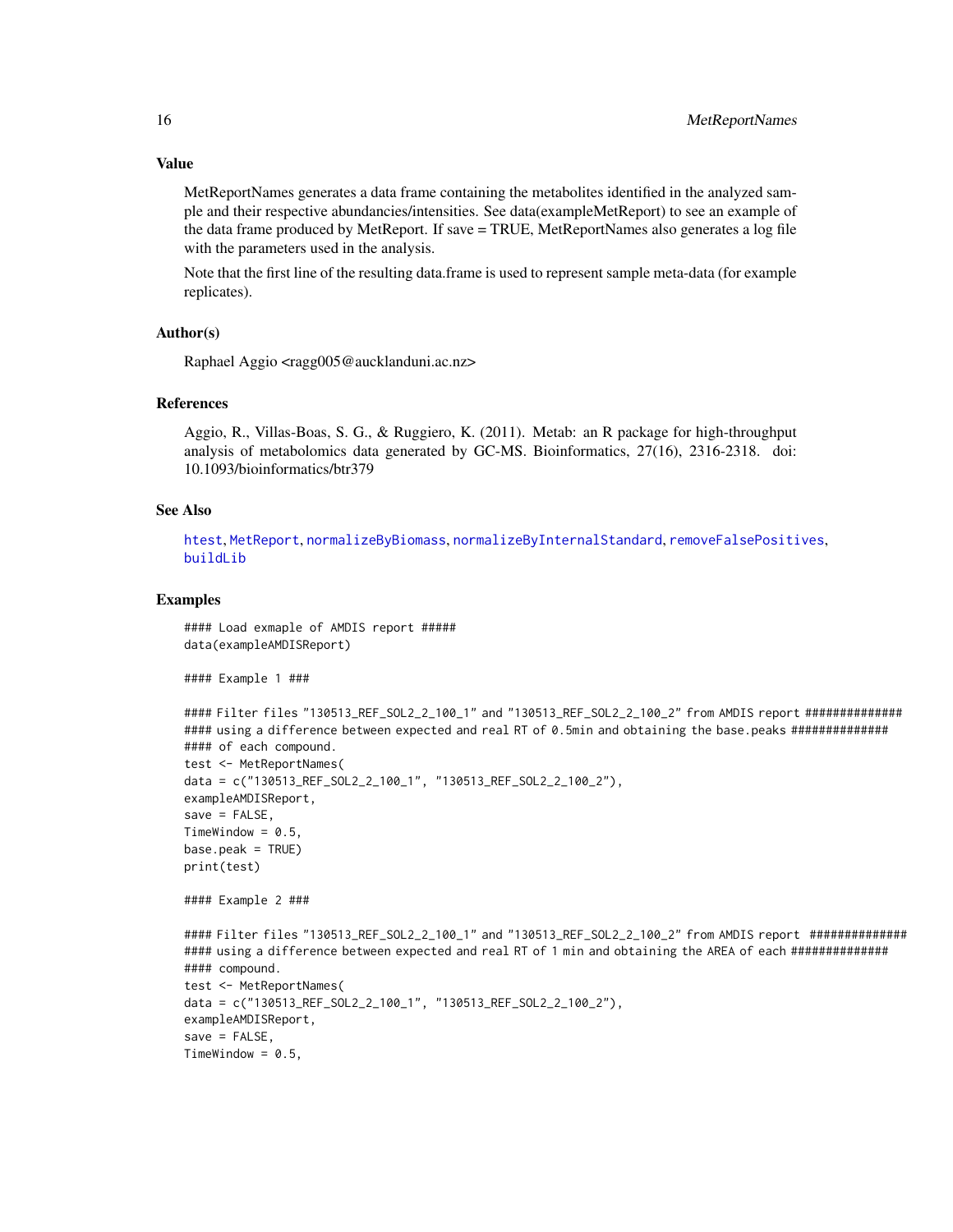<span id="page-16-0"></span>base.peak = FALSE) print(test)

<span id="page-16-1"></span>normalizeByBiomass *A function to normalize metabolomics data by the biomass associated to each biological sample (e.g. cell number or O.D.)*

# Description

normalizeByBiomass divides the intensity of each metabolite in a specific sample by the value of the biomass measured for this specific sample.

#### Usage

```
normalizeByBiomass(inputData, biomass, save = TRUE, folder, output = "norm_bio")
```
#### Arguments

| inputData | When inputData is missing, a dialog box will pop up allowing the user to click-<br>and-point to the .csv file from which the data is to be read. It may also re-<br>ceive a character string pointing to a .csv file containing a data frame such as<br>data(exampleMetReport), generated by MetReport. Alternatively, inputData<br>takes an R vector containing the desired data frame.                                    |
|-----------|-----------------------------------------------------------------------------------------------------------------------------------------------------------------------------------------------------------------------------------------------------------------------------------------------------------------------------------------------------------------------------------------------------------------------------|
| biomass   | When biomass is missing, a dialog box will pop up allowing the user to click-<br>and-point to the .csv file from which the biomasses are to be read (See data (example Biomass)).<br>It may also receive a character string pointing to a .csv file containing a data<br>frame such as data (example Biomass). Alternativelly, it may receive a character<br>vector indicating the data frame such as data(exampleBiomass). |
| save      | A logical vector (TRUE or FALSE) indicating if the resultant data frame should<br>be saved in a .csv file. If save $=$ TRUE, the .csv file will be saved in the path<br>defined in the argument folder.                                                                                                                                                                                                                     |
| folder    | A character vector indicating the path to the folder where the results will be<br>saved.                                                                                                                                                                                                                                                                                                                                    |
| output    | A character vector indicating the name of the .csv file to be generated.                                                                                                                                                                                                                                                                                                                                                    |

# Details

normalizeByBiomass loads the inputData and searches the data frame Biomass for the values of the biomasses associated with each sample present in the inputData. When the value is found, the abundances of metabolites associated with each sample is divided by the value of its respective biomass.

#### Value

norm.biomass produces a data frame normalized by biomass.

Note that the first line of the resulting data.frame is used to represent sample meta-data (for example replicates).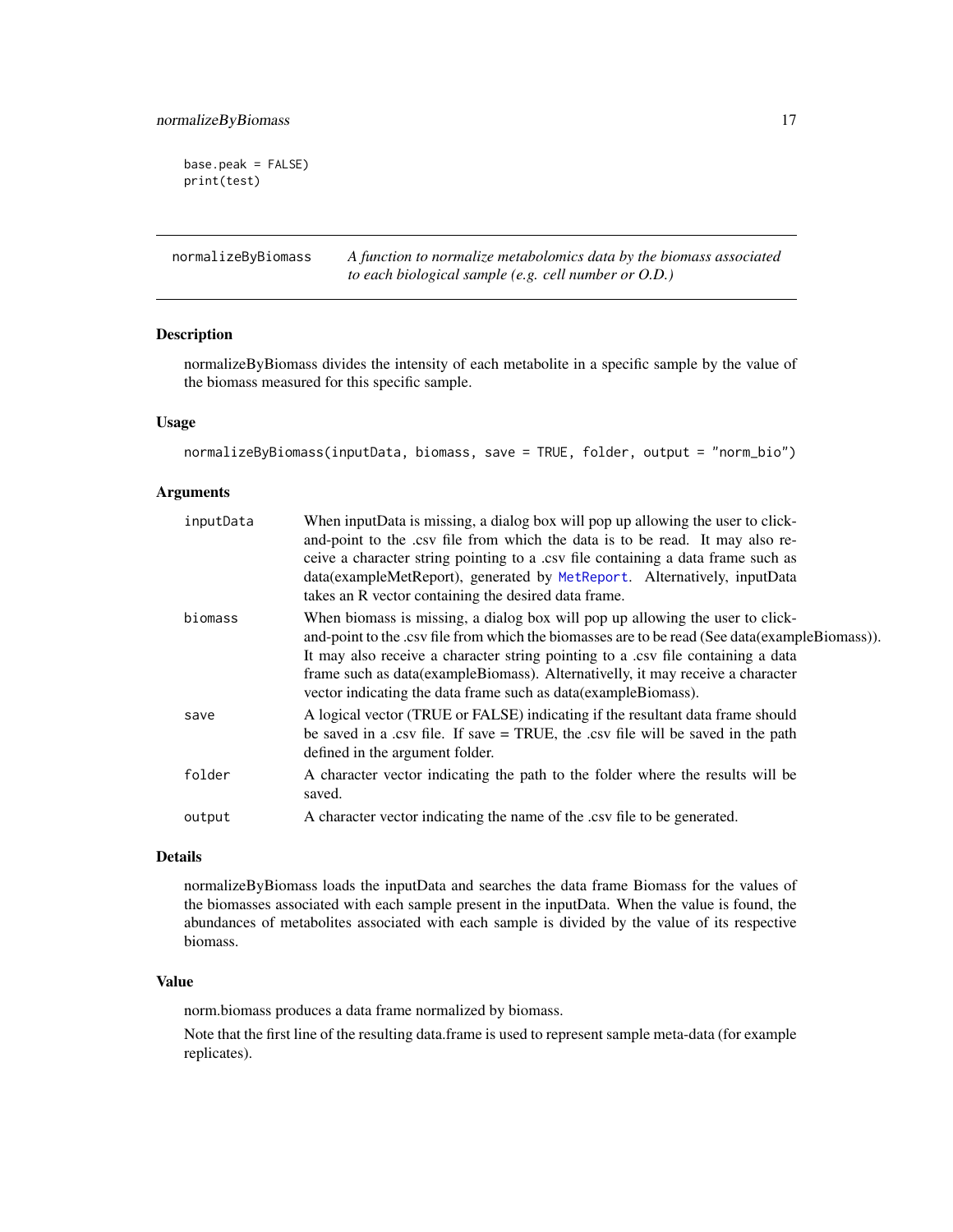#### <span id="page-17-0"></span>Author(s)

Raphael Aggio <ragg005@aucklanduni.ac.nz>

# References

Aggio, R., Villas-Boas, S. G., & Ruggiero, K. (2011). Metab: an R package for high-throughput analysis of metabolomics data generated by GC-MS. Bioinformatics, 27(16), 2316-2318. doi: 10.1093/bioinformatics/btr379

# See Also

[htest](#page-7-1), [MetReport](#page-9-1), [MetReportNames](#page-13-1), [normalizeByInternalStandard](#page-17-1), [removeFalsePositives](#page-19-1), [buildLib](#page-2-1)

#### Examples

```
### Load the inputData ###
data(exampleMetReport)
### Load the list of biomasses ###
data(exampleBiomass)
### Normalize ####
normalizedData <- normalizeByBiomass(exampleMetReport, biomass = exampleBiomass, save = FALSE)
### Show results ###
print(normalizedData)
```
<span id="page-17-1"></span>normalizeByInternalStandard

*Normalize metabolomics data sets by a specific metabolite defined as internal standard.*

# Description

In the specified inputData, every metabolite from each sample will be divided by the intensity/abundance of the metabolite defined as internal standard, which is specified through the argument internalStandard.

#### Usage

```
normalizeByInternalStandard(
inputData,
internalStandard,
save = TRUE,
folder,
output = "normalizedByInternalStandard"
)
```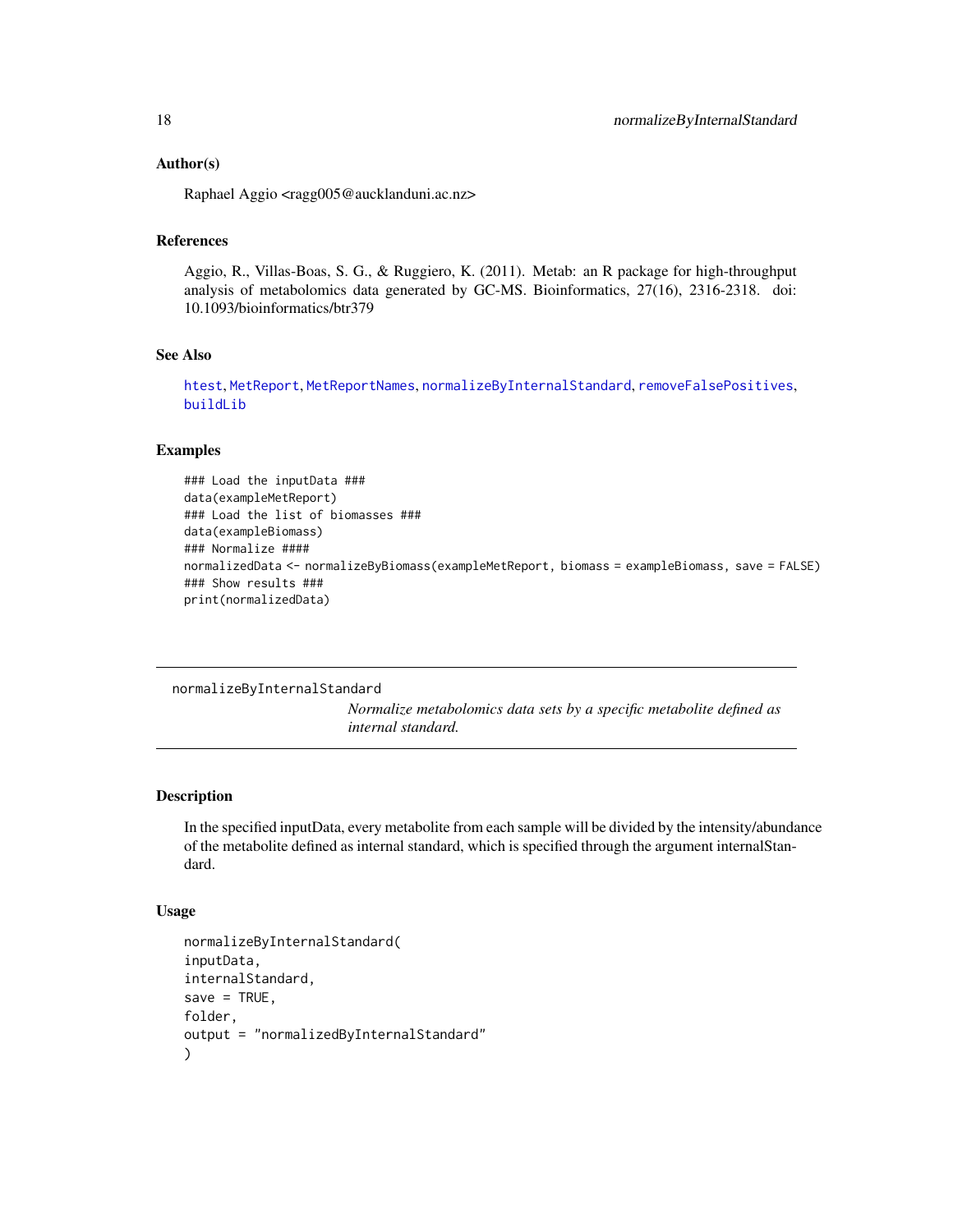### <span id="page-18-0"></span>Arguments

| inputData        | When inputData is missing, a dialog box will pop up allowing the user to click-<br>and-point to the .csv file from which the data is to be read. It may also re-<br>ceive a character string pointing to a .csv file containing a data frame such as<br>data(exampleMetReport), generated by MetReport. Alternatively, inputData<br>takes an R vector containing the desired data frame. |  |
|------------------|------------------------------------------------------------------------------------------------------------------------------------------------------------------------------------------------------------------------------------------------------------------------------------------------------------------------------------------------------------------------------------------|--|
| internalStandard |                                                                                                                                                                                                                                                                                                                                                                                          |  |
|                  | A character string indicating the name of the compound to be used as internal<br>standard. If internal Standard is missing, a list of metabolities is presented to the<br>user to interactively choose the correct compound.                                                                                                                                                             |  |
| save             | A logical vector (TRUE or FALSE) indicating if the resultant data frame should<br>be saved in a .csv file. If save $=$ TRUE, the .csv file will be saved in the path<br>defined in the argument folder.                                                                                                                                                                                  |  |
| folder           | A character string indicating the path to the folder where the results will be<br>saved.                                                                                                                                                                                                                                                                                                 |  |
| output           | A character string indicating the name of the .csv file to be generated.                                                                                                                                                                                                                                                                                                                 |  |

# Details

normalizeByInternalStandard will divide the abundances of each metabolite in a specific sample by the abundance of the chosen internal standard in this specific sample.

#### Value

normalizeByInternalStandard generates a data frame containing metabolite abundances normalized by the nominated internal standard.

Note that the first line of the resulting data.frame is used to represent sample meta-data (for example replicates).

#### Author(s)

Raphael Aggio <ragg005@aucklanduni.ac.nz>

#### References

Aggio, R., Villas-Boas, S. G., & Ruggiero, K. (2011). Metab: an R package for high-throughput analysis of metabolomics data generated by GC-MS. Bioinformatics, 27(16), 2316-2318. doi: 10.1093/bioinformatics/btr379

# See Also

[htest](#page-7-1), [MetReport](#page-9-1), [MetReportNames](#page-13-1), [normalizeByBiomass](#page-16-1), [removeFalsePositives](#page-19-1), [buildLib](#page-2-1)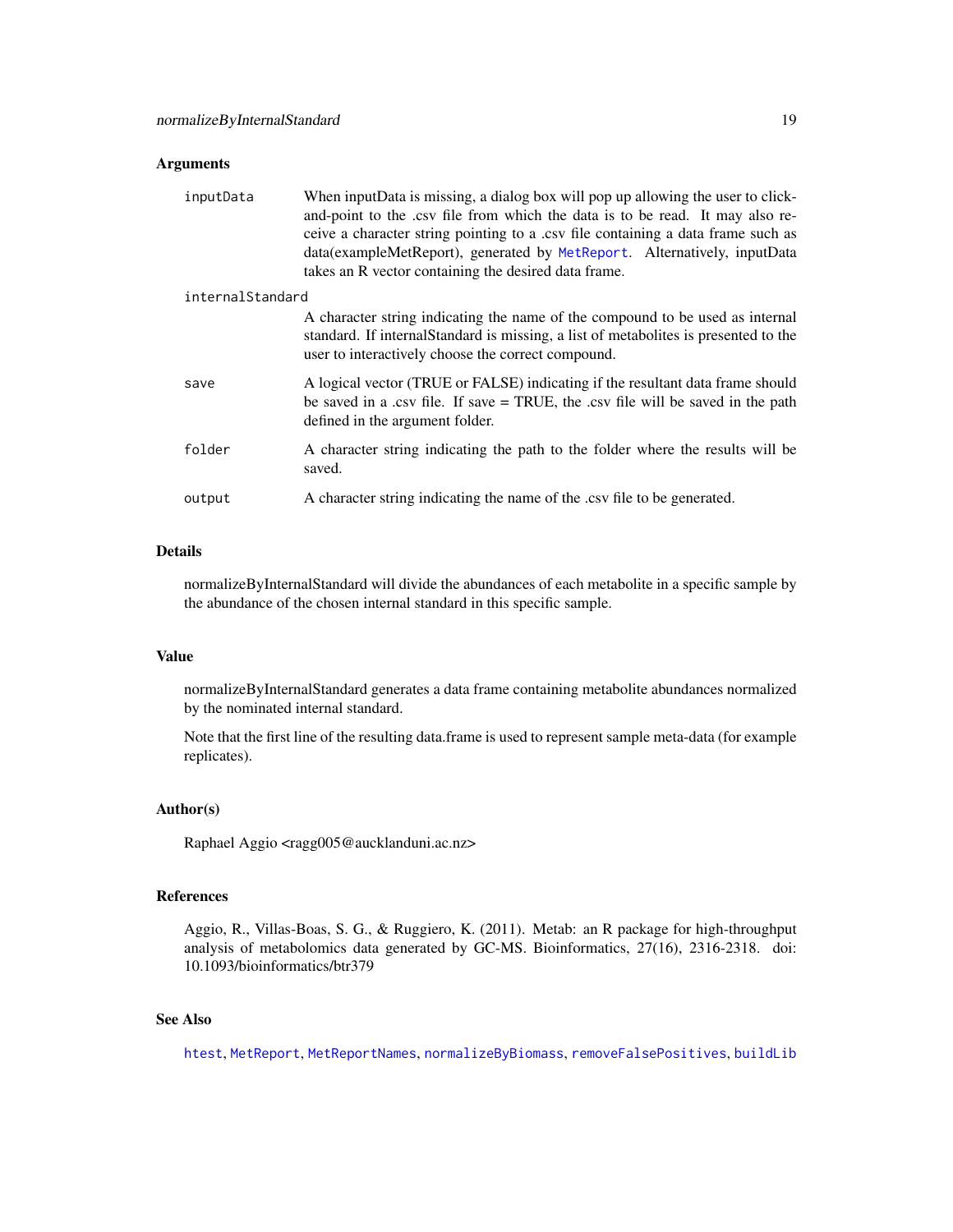# Examples

```
### Load the inputData ###
data(exampleMetReport)
### Normalize ####
normalizedData <- normalizeByInternalStandard(
exampleMetReport,
internalStandard = "Acetone",
save = FALSE)
### Show results ####
print(normalizedData)
```
<span id="page-19-1"></span>removeFalsePositives *removeFalsePositives is a function to exclude from a data frame metabolites considered false positives.*

# Description

removeFalsePositives is used to exclude compounds considered false positives. We consider false positive those compounds detected in just few samples from a specific experimental condition.

#### Usage

```
removeFalsePositives(
inputData,
truePercentage = 50,
Name_medium_condition = "none",
truePercentageMedium = 50,
save = TRUE,folder,
output = "NoFalse"
)
```
#### Arguments

| inputData             | When inputData is missing, a dialog box will pop up allowing the user to click-<br>and-point to the .csv file from which the data is to be read. It may also re-<br>ceive a character string pointing to a .csv file containing a data frame such as<br>data (exampleMetReport), generated by MetReport. Alternatively, inputData<br>takes an R vector containing the desired data frame. |
|-----------------------|-------------------------------------------------------------------------------------------------------------------------------------------------------------------------------------------------------------------------------------------------------------------------------------------------------------------------------------------------------------------------------------------|
|                       | truePercentage A numerical string indicating in which proportion of samples, per experimental<br>condition, each metabolite must be present to be considered a true compound<br>(See details).                                                                                                                                                                                            |
| Name_medium_condition |                                                                                                                                                                                                                                                                                                                                                                                           |
|                       | A character string indicating the name of the experimental condition containin-<br>ing samples from the uncultured medium (See details).                                                                                                                                                                                                                                                  |

<span id="page-19-0"></span>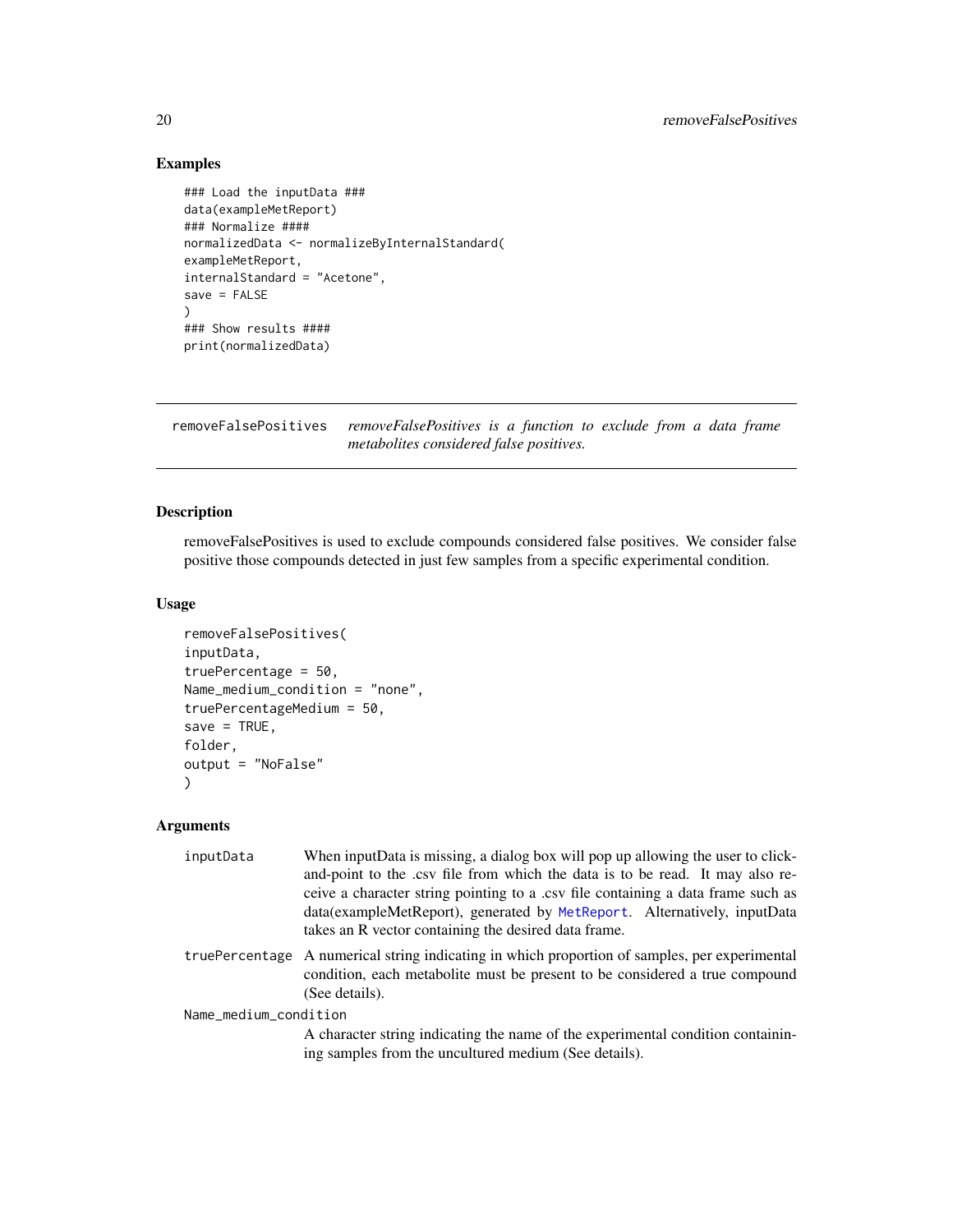| truePercentageMedium |        |                                                                                                                                                                                                         |
|----------------------|--------|---------------------------------------------------------------------------------------------------------------------------------------------------------------------------------------------------------|
|                      |        | truePercentageMedium works in the same way as truePercentage. However, it<br>refers specifically to samples belonging to the experimental condition defined in<br>Name_medium_condition (See details).  |
|                      | save   | A logical vector (TRUE or FALSE) indicating if the resultant data frame should<br>be saved in a .csv file. If save $=$ TRUE, the .csv file will be saved in the path<br>defined in the argument folder. |
|                      | folder | A character string pointing to the folder where the results will be saved.                                                                                                                              |
|                      | output | A character string indicating the name of the .csv file to be generated.                                                                                                                                |

#### Details

The data argument takes the path to the input file or an R vector containing the input data. The user should see data(exampleMetReport) for what the input file should look like. The first row of the input data is used to define the experimental conditions associated with each sample. This row contains the word Replicates in the first collumn and the names of experimental conditions in the following columns, according to samples. The argument truePercentage takes a numerical vector between 0 to 100. It works as a proportion cut off indicating the required proportion of samples from an experiemntal condition where a compound must be present in order to be considered a true compound. For example, considering an experiment performed in 6 replicates and true = 50, compounds detected in fewer than 3 replicates will have their intensity replaced by NA. However, samples from the uncultured medium may have a different number of replicates, generally less replicates. In this case, the user may want to have a different proportion cut off applied to samples from the uncultured medium. The argument Name\_medium\_condition is then used to identify in the input data those samples from the uncultured medium. For this, the argument Name\_medium\_condition takes the same character string used in the input data, in the row Replicates, to define the experimental condition associated with the uncultured medium. truePercentageMedium works in the same way as truePercentage; however, it refers specifically to samples containing the name defined in Name medium condition. This feature is used when analyzing extracellular metabolites or footprinting. As a result, removeFalsePositives produces a data frame containing only metabolites present in a higher proportion of replicates than defined by the user. When the argument save = TRUE this data frame is saved in a folder defined in folder. The CSV file generated is named according to the character vector defined in the argument output (e.g. NoFalse). The extension .csv will be added automatically. There is no limit for the number of experimental conditions under analysis.

#### Value

removeFalsePositives processes the input data and produces a data frame containing only compounds present in a defined proportion of samples from each experimental condition.

Note that the first line of the resulting data.frame is used to represent sample meta-data (for example replicates).

#### Author(s)

Raphael Aggio <ragg005@aucklanduni.ac.nz>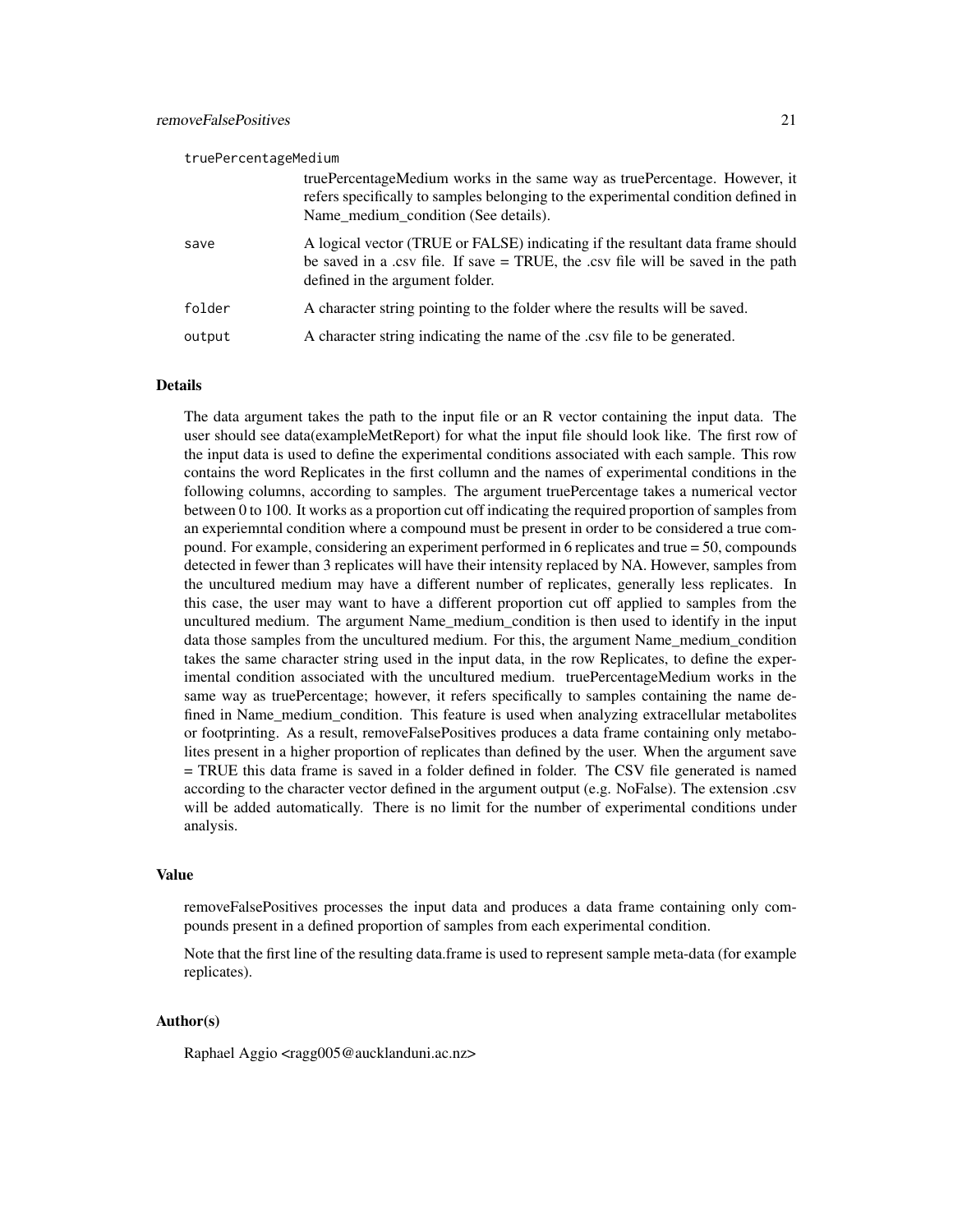# <span id="page-21-0"></span>References

Aggio, R., Villas-Boas, S. G., & Ruggiero, K. (2011). Metab: an R package for high-throughput analysis of metabolomics data generated by GC-MS. Bioinformatics, 27(16), 2316-2318. doi: 10.1093/bioinformatics/btr379

#### See Also

[htest](#page-7-1), [MetReport](#page-9-1), [MetReportNames](#page-13-1), [normalizeByBiomass](#page-16-1), [normalizeByInternalStandard](#page-17-1), [buildLib](#page-2-1)

# Examples

```
### Load the inputData ###
data(exampleMetReport)
### Normalize ####
normalizedData <- removeFalsePositives(exampleMetReport, truePercentage = 40, save = FALSE)
##################
# The abundances of compound Zylene3 will be replaced by NA in samples from experimental
#condition 50ul, as it is present in less than 40 per cent of the samples from this
#experimental condition.
### Show results ####
print(normalizedData)
```